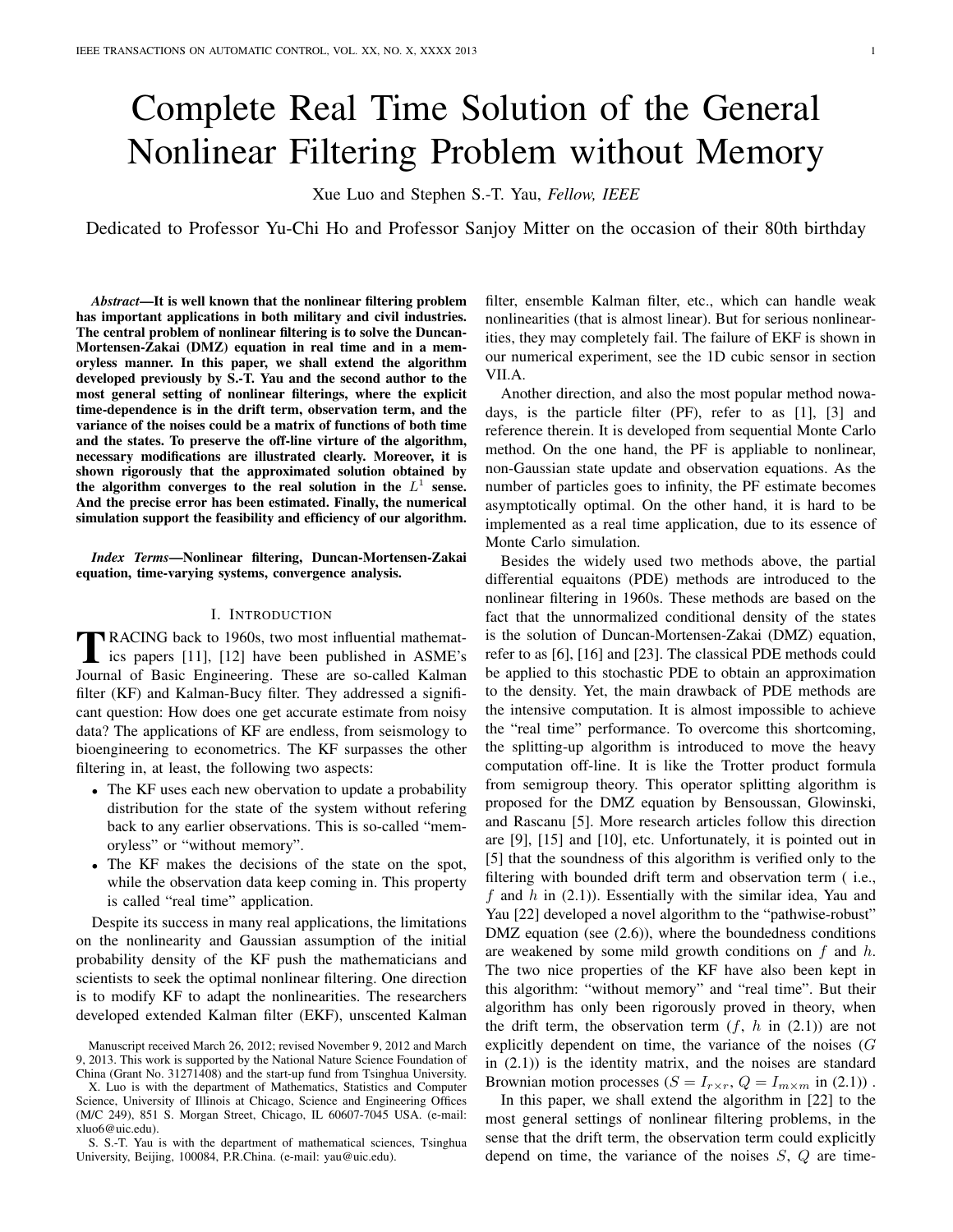dependent, and  $G$  could be a matrix of functions of both time and the states. We shall validate our algorithm under very mild growth conditions on  $f$ ,  $h$  and  $G$ , see (3.5), (3.6) and (3.8). These are essentially time-dependent analogue of those in [22]. First of all, this extension is absolutely necessary. Many real applications have explicit time-dependence in their models, say the target orientation angles estimation from target position/velocity in constant turn model, where the angular velocities are piecewise constant functions in time [18]. Second, this extension is nontrivial from the mathematical point of view. More trickier analysis of PDE is required. For instance, we need to take care of the more general elliptic operator  $D_w^2$ , see (2.5), rather than the Laplacian.

This paper is organized in the following. The detailed formulation of our algorithm is described in section II; In section III, we state our main theorems which validate our algorithm in theory. Notations and prelimilary are in section IV. Section V is devoted to the proofs of the main theorems. The lower bound of the density function is investigated in section VI. Numerical simulations are included in section VII. Finally, we arrive the conclusion. The appendices is consisted of the proof of the well-posedness theorem and the proof of an interesting property of the density function.

#### II. MODEL AND ALGORITHM

The model we are considering is the signal observation model with explicit time-dependence in the drift term, observation term and the variance of the noises:

$$
\begin{cases} dx_t = f(x_t, t)dt + G(x_t, t)dv_t, \\ dy_t = h(x_t, t)dt + dw_t, \end{cases}
$$
\n(2.1)

where  $x_t$  and f are n-vectors, G is an  $n \times r$  matrix, and  $v_t$  is an *r*-vector Brownian motion process with  $E[dv_t dv_t^T] = Q(t)dt$ ,  $y_t$  and h are m-vectors and  $w_t$  is an m-vector Brownian motion process with  $E[dw_t dw_t^T] = S(t)dt$  and  $S(t) > 0$ . We refer to  $x_t$  as the state of the system at time t with some initial state  $x_0$  (not necessarily obeying Gaussian distribution) and  $y_t$  as the observation at time t with  $y_0 = 0$ . We assume that  $\{v_t, t \geq 0\}$ ,  $\{w_t, t \geq 0\}$  and  $x_0$  are independent. For the sake of convenience, let us call this system is the "time-varying" case, while in [22] the "time-invariant" case is studied.

Throughout this paper, we assume that f, h and G are  $C^2$ in space and  $C^1$  in time. Some growth conditions on f and h are expected to guaratee the existence and uniqueness of the "pathwise-robust" DMZ equation.

The unnormalized density function  $\sigma(x, t)$  of  $x_t$  conditioned on the observation history  $Y_t = \{y_s : 0 \le s \le t\}$  satisfies the DMZ equation (for the detailed formulation, see [6])

$$
\begin{cases} d\sigma(x,t) = L\sigma(x,t)dt + \sigma(x,t)h^T(x,t)S^{-1}(t)dy_t \\ \sigma(x,0) = \sigma_0(x), \end{cases}
$$
 (2.2)

where  $\sigma_0(x)$  is the probability density of the initial state  $x_0$ , and

$$
L(*) \equiv \frac{1}{2} \sum_{i,j=1}^{n} \frac{\partial^2}{\partial x_i \partial x_j} \left[ \left( G Q G^T \right)_{ij} \ast \right] - \sum_{i=1}^{n} \frac{\partial (f_i \ast)}{\partial x_i}. \tag{2.3}
$$

In this paper, we don't solve the DMZ equation directly, due to the following two reasons. On the one hand, the DMZ equation (2.2) is a stochastic partial differential equation due to the term  $dy_t$ . There is no easy way to derive a recursive algorithm to solve this equation. On the other hand, in real applications, one may be more interested in constructing robust state estimators from each observation path, instead of having certain statistical data of thousands of repeated experiments. Here, the robustness means our state esitmator is not sensitive to the observation path. This property is important, since in most of the real applications, the observation arrives and is processed at discrete moments in time. The state estimator is expected to still perform well based on the linear interpolation of the discrete observations, instead of the real continuous observation path. For each "given" observation, making an invertible exponential transformation [19]

$$
\sigma(x,t) = \exp\left[h^T(x,t)S^{-1}(t)y_t\right]\rho(x,t),\tag{2.4}
$$

the DMZ equation is transformed into a deterministic partial differential equation (PDE) with stochastic coefficients, which we will refer as the "pathwise-robust" DMZ equation

$$
\begin{cases}\n\frac{\partial \rho}{\partial t}(x,t) + \frac{\partial}{\partial t}(h^T S^{-1})^T y_t \rho(x,t) \\
= \exp(-h^T S^{-1} y_t) \left[L - \frac{1}{2}h^T S^{-1} h\right] \\
\cdot \left[\exp(h^T S^{-1} y_t) \rho(x,t)\right] \\
\rho(x,0) = \sigma_0(x).\n\end{cases}
$$
\n(2.5)

Or equivalently,

$$
\begin{cases} \frac{\partial \rho}{\partial t}(x,t) = \frac{1}{2}D_w^2 \rho(x,t) + F(x,t) \cdot \nabla \rho(x,t) + J(x,t)\rho(x,t) \\ \rho(x,0) = \sigma_0(x), \end{cases}
$$
\n(2.6)

where

$$
D_w^2 = \sum_{i,j=1}^n (G Q G^T)_{ij} \frac{\partial^2}{\partial x_i \partial x_j},\tag{2.7}
$$

$$
F(x,t) = \left[\sum_{j=1}^{n} \frac{\partial}{\partial x_j} \left(GQG^T\right)_{ij} + \sum_{j=1}^{n} \left(GQG^T\right)_{ij} \frac{\partial K}{\partial x_j} - f_i\right]_{i=1}^{n},
$$
\n
$$
F(x,t) = \frac{\partial}{\partial} \left(f_1 T G^{-1} T\right) - f_1 \frac{\partial}{\partial x_i} \frac{\partial^2}{\partial x_i^2} - f_2 G^T G^{-1}.
$$
\n(2.8)

$$
J(x,t) = -\frac{\partial}{\partial t} (h^T S^{-1})^T y_t + \frac{1}{2} \sum_{i,j=1}^n \frac{\partial^2}{\partial x_i \partial x_j} (G Q G^T)_{ij}
$$
  
+ 
$$
\sum_{i,j=1}^n \frac{\partial}{\partial x_i} (G Q G^T)_{ij} \frac{\partial K}{\partial x_j}
$$
  
+ 
$$
\frac{1}{2} \sum_{i,j=1}^n (G Q G^T)_{ij} \left[ \frac{\partial^2 K}{\partial x_i \partial x_j} + \frac{\partial K}{\partial x_i} \frac{\partial K}{\partial x_j} \right]
$$
  
- 
$$
\sum_{i=1}^n \frac{\partial f_i}{\partial x_i} - \sum_{i=1}^n f_i \frac{\partial K}{\partial x_i} - \frac{1}{2} (h^T S^{-1} h),
$$
 (2.9)

in which

$$
K(x,t) = h^{T}(x,t)S^{-1}(t)y_{t}.
$$
 (2.10)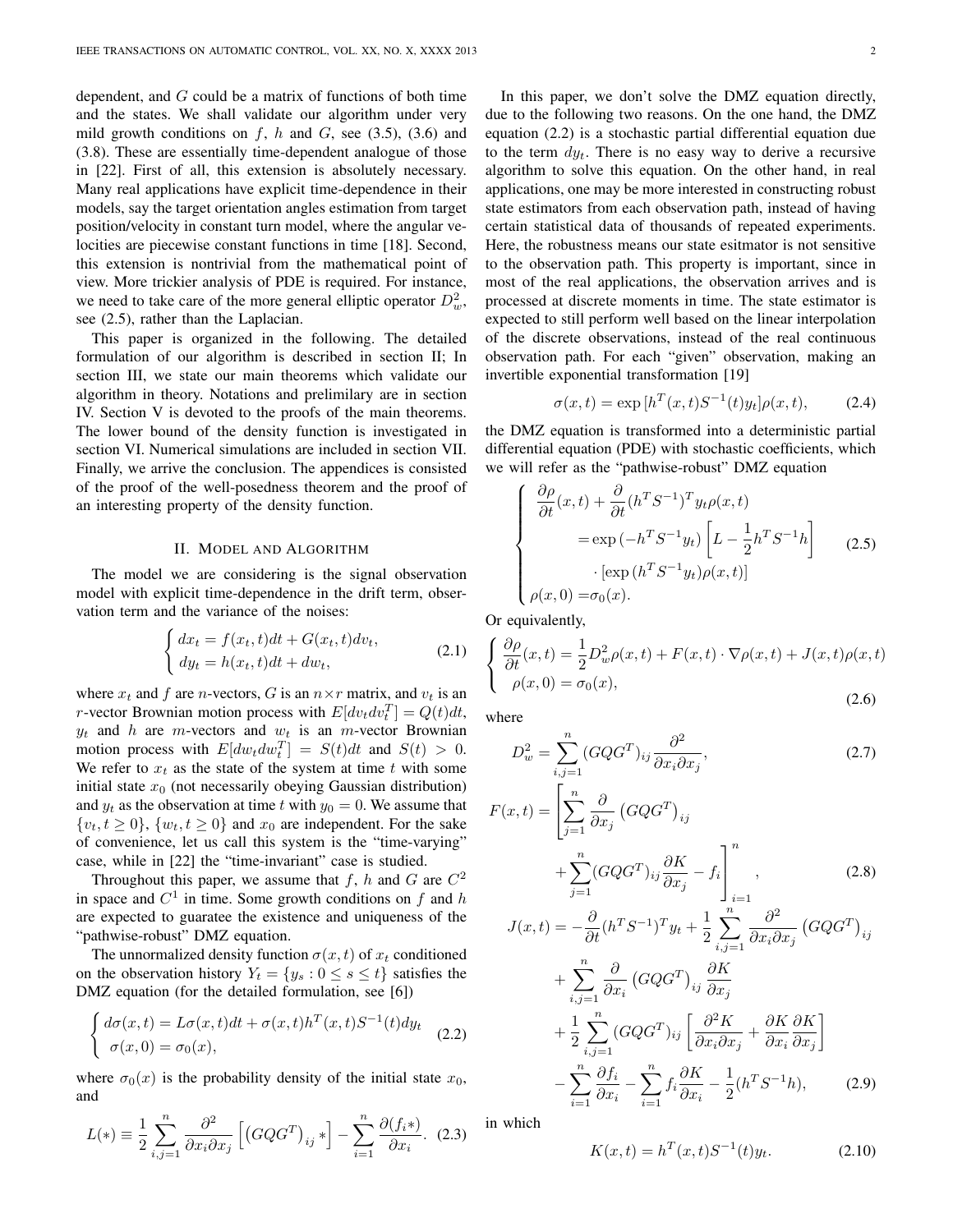The existence and uniqueness of the "pathwise-robust" DMZ equation (2.6) has been investigated by Pardoux [17], Fleming-Mitter [7], Baras-Blankenship-Hopkins [2] and Yau-Yau [21], [22]. The well-posedness is guaranteed, when the drift term  $f \in C^1$  and the observation term  $h \in C^2$  are bounded in [17]. Fleming and Mitter treated the case where f and  $\nabla f$  are bounded. Baras, Blankenship and Hopkins obtained the well-posedness result on the "pathwise-robust" DMZ equation with a class of unbounded coefficients only in one dimension. In [21], Yau and Yau established the wellposedness result under the condition that  $f$ ,  $h$  have at most linear growth. In the appendices of [22], Yau and Yau obtained the existence and uniqueness results in the weighted Sobolev space, where  $f$  and  $h$  satisfy some mild growth condition. It is necessary to point out that there is a gap in their proof of existence (Theorem A.4). In this paper, we circumvent the gap by more delicate analysis to give a time-dependent analogous well-posedness result to the "pathwise-robust" DMZ equation under some mild growth conditions on  $f$  and  $h$  in Theorem 4.3.

The exact solution to  $(2.5)$  or  $(2.6)$ , generally speaking, doesn't have a closed form. So many mathematicians pay their effort on seeking an efficient algorithm to construct a good approximation. In this paper, we will extend the algorithm in [22] to the "time-varying" case (cf. (2.1)). We will not only give the theoretical proof of the soundness of our algorithm, but also illustrate a "time-varying" numerical simulation to support our results. The difficulties are two folds: on one hand, the wellposedness of the "time-invariant" robust DMZ equation, under some conditions, has been investigated by [7], [17], [22], etc., while that in the "time-varying" case hasn't been established yet; on the other hand, the "time-varying" case will lead to more involved computations and more delicate analysis. For instance, the Laplacian in "time-invariant" case is replaced by a time-dependent elliptic operator  $D_w^2$  in (2.7). Furthermore, the two nice properties of KF, namely "memoryless" and "real time", are preserved in our algorithm.

Let us assume that we know the observation time sequence  $0 = \tau_0 < \tau_1 < \cdots < \tau_k = T$  apriorily. But the observation data  $\{y_{\tau_i}\}\$ at each sampling time  $\tau_i$ ,  $i = 0, \dots, k$ are unknown until the on-line experiment runs. We call the computation "off-line", if it can be performed without any on-line experimental data (or say pre-computed); otherwise, it is called "on-line" computations. One only concerns the computational complexity of the on-line computations, since this hinges the success of "real time" application.

Let us denote the observation time sequence as  $\mathcal{P}_k = \{0\}$  $\tau_0 < \tau_1 < \cdots < \tau_k = T$ . Let  $\rho_i$  be the solution of the robust DMZ equation with  $y_t = y_{\tau_{i-1}}$  on the interval  $\tau_{i-1} \leq t \leq \tau_i$ ,  $i = 1, 2, \cdots, k$ 

$$
\begin{cases}\n\frac{\partial \rho_i}{\partial t}(x,t) + \frac{\partial}{\partial t} (h^T S^{-1})^T y_{\tau_{i-1}} \rho_i(x,t) \\
= \exp(-h^T S^{-1} y_{\tau_{i-1}}) \left[ L - \frac{1}{2} h^T S^{-1} h \right] \\
\cdot \left[ \exp(h^T S^{-1} y_{\tau_{i-1}}) \rho_i(x,t) \right] \\
\rho_1(x,0) = \sigma_0(x), \\
\text{or} \\
\rho_i(x,\tau_{i-1}) = \rho_{i-1}(x,\tau_{i-1}), \quad \text{for } i = 2, 3, \cdots, k. \n\end{cases} (2.11)
$$

Define the norm of  $\mathcal{P}_k$  by  $|\mathcal{P}_k| = \sup_{1 \le i \le k} (\tau_i - \tau_{i-1}).$ Intuitively, as  $|\mathcal{P}_k| \to 0$ , we have

$$
\sum_{i=1}^k \chi_{[\tau_{i-1},\tau_i]}(t)\rho_i(x,t) \to \rho(x,t)
$$

in some sense, for all  $0 \leq t \leq T$ , where  $\rho(x, t)$  is the exact solution of  $(2.5)$ . That is to say, intuitively, the denser the sampling time sequence is, the more accurate the approximate solution should be obtained. Even though the intuition is shown rigorously to be true, it is impractical to solve (2.11) in the "real time" manner, since the "on-line" data  $\{y_{\tau_i}\}\$ ,  $i = 1, \dots, k$ , are contained in the coefficients of (2.11). Therefore, we have to numerically solve the timeconsuming PDE on-line, every time after the new observation data coming in. Yet, the proposition below helps to move the heavy computations off-line. This is the key ingredient of the algorithm in [22], so is in ours.

*Proposition 2.1:* For each  $\tau_{i-1} \leq t < \tau_i$ ,  $i = 1, 2, \dots, k$ ,  $\rho_i(x, t)$  satisfies (2.11) if and only if

$$
u_i(x,t) = \exp\left[h^T(x,t)S^{-1}(t)y_{\tau_{i-1}}\right]\rho_i(x,t),\qquad(2.12)
$$

satisfies the Kolmogorov forward equation (KFE)

$$
\frac{\partial u_i}{\partial t}(x,t) = \left(L - \frac{1}{2}h^T S^{-1} h\right) u_i(x,t),\tag{2.13}
$$

where  $L$  is defined in  $(2.3)$ .

It is clear that (2.13) is independent of the observation path  ${y_{\tau_i}}_{i=0}^k$ , and the transformation between  $u_i$  and  $\rho_i$  is one-toone. It is also not hard to see that (2.13) could be numerically solved beforehand. Observe that the operator  $(L - \frac{1}{2}h^T S^{-1}h)$ is time-varying, unlike that studied in [22]. Let us denote it as  $U(t)$  for short and emphasis its time-dependence. But this doesn't affect the "off-line" virture of our algorithm. Under certain conditions,  $\{U(t)\}_{t\in[0,T]}$  forms a family of strong elliptic operators. Furthermore, the operator  $U(t) : D(U(t)) \subset$  $L^2(\mathbb{R}^n) \to L^2(\mathbb{R}^n)$  is the infinitesimal generator of the twoparameter semigroup  $\mathcal{U}(t, \tau)$ , for  $t \geq \tau$ . In particular, with the observation time sequence known  $\{\tau_i\}_{i=1}^k$ , we obtain a sequence of two-parameter semigroup  $\{\mathcal{U}(t, \tau_{i-1})\}_{i=1}^k$ , for  $\tau_{i-1} \leq t < \tau_i$ . Let us take the initial conditions of KFE (2.13) at  $t = \tau_i$  as a set of complete orthonormal base in  $L^2(\mathbb{R}^n)$ , say  $\{\phi_l(x)\}_{l=1}^{\infty}$ . We pre-compute the solutions of (2.13) at time  $t = \tau_{i+1}$ , denoted as  $\{U(\tau_{i+1}, \tau_i)\phi_l\}_{l=1}^{\infty}$ . These data should be stored in preparation of the on-line computations. Compared with the "time-invariant" case, the price to pay is that the "time-varying" case requires more storage capacity,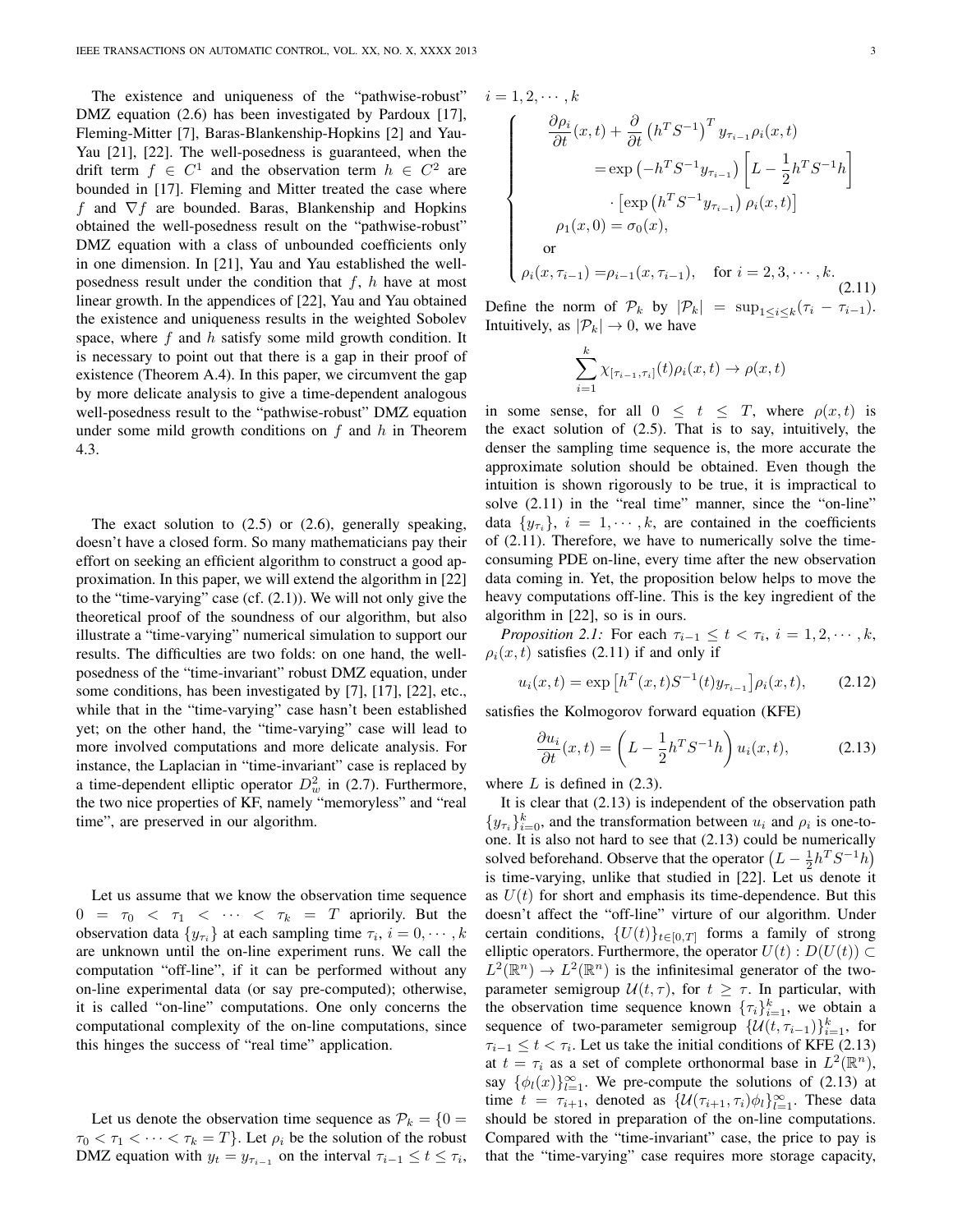since  $\{\mathcal{U}(\tau_{i+1}, \tau_i)\phi_l\}_{l=1}^{\infty}$  differs from each  $\tau_i$ ,  $i = 1, \dots, k$ , and all of them need to be stored. In general, the longer simulation time is the more storage it requires in the "timevarying" case. While the storage of the data is independent of the simulation time in the "time-invariant" case. Nevertheless, it won't affect the off-line virture of our algorithm.

The on-line computation in our algorithm is consisted of two parts at each time step  $\tau_{i-1}, i = 1, \cdots, k$ .

• Project the initial condition  $u_i(x, \tau_{i-1}) \in L^2(\mathbb{R}^n)$  at  $t = \tau_{i-1}$  onto the base  $\{\phi_l(x)\}_{l=1}^{\infty}$ , i.e.,  $u_i(x, \tau_{i-1})$  $\sum_{l=1}^{\infty} \hat{u}_{i,l} \phi_l(x)$ . Hence, the solution to (2.13) at  $t = \tau_i$ can be expressed as

$$
u_i(x, \tau_i) = \mathcal{U}(\tau_i, \tau_{i-1}) u_i(x, \tau_{i-1})
$$
  
= 
$$
\sum_{l=1}^{\infty} \hat{u}_{i,l} [\mathcal{U}(\tau_i, \tau_{i-1}) \phi_l(x)],
$$
 (2.14)

where  $\{\mathcal{U}(\tau_i, \tau_{i-1})\phi_l(x)\}_{l=1}^{\infty}$  have already been computed off-line.

• Update the initial condition of (2.13) at  $\tau_i$  with the new observation  $y_{\tau_i}$ . Let us specify the observation updates (the initial condition of  $(2.13)$ ) for each time step. For  $0 \le t \le \tau_1$ , the initial condition is  $u_1(x, 0) = \sigma_0(x)$ . At time  $t = \tau_1$ , when the observation  $y_{\tau_1}$  is available,

$$
u_2(x,\tau_1) \stackrel{(2.12)}{=} \exp\left[h^T(x,\tau_1)S^{-1}(\tau_1)y_{\tau_1}\right]\rho_2(x,\tau_1)
$$
  

$$
\stackrel{(2.12),(2.11)}{=} \exp\left[h^T(x,\tau_1)S^{-1}(\tau_1)y_{\tau_1}\right]u_1(x,\tau_1),
$$

with the fact  $y_0 = 0$ . Here,  $u_1(x, \tau_1) =$  $\sum_{l=1}^{\infty} \hat{u}_{1,l} [\mathcal{U}(\tau_1,0) \phi_l(x)]$ , where  $\{\hat{u}_{1,l}\}_{l=1}^{\infty}$  is computed in the previous step, and  $\{U(\tau_1, 0)\phi_l(x)\}_{l=1}^{\infty}$  are prepared by off-line computations. Hence, we obtain the initial condition  $u_2(x, \tau_1)$  of (2.13) for the next time interval  $\tau_1 \leq t \leq \tau_2$ . Recursively, the initial condition of (2.13) for  $\tau_{i-1} \leq t \leq \tau_i$  is

$$
u_i(x, \tau_{i-1}) = \exp\left[h^T(x, \tau_{i-1})S^{-1}(\tau_{i-1})(y_{\tau_{i-1}} - y_{\tau_{i-2}})\right] \cdot u_{i-1}(x, \tau_{i-1}),
$$
\n(2.15)

for 
$$
i = 2, 3, \dots, k
$$
, where  $u_{i-1}(x, \tau_{i-1}) = \sum_{l=1}^{\infty} \hat{u}_{i-2,l} [U(\tau_{i-1}, \tau_{i-2})\phi_l(x)].$ 

The approximation of  $\rho(x, t)$ , denoted as  $\hat{\rho}(x, t)$ , is obtained

$$
\hat{\rho}(x,t) = \sum_{i=1}^{k} \chi_{[\tau_{i-1},\tau_i]}(t)\rho_i(x,t), \tag{2.16}
$$

where  $\rho_i(x, t)$  is obtained from  $u_i(x, t)$  by (2.12). And  $\sigma(x, t)$ could be recovered by (2.4).

A natural question comes to us:

Is  $\hat{\rho}(x,t)$ , obtained by our algorithm, a good approximation of the exact solution  $\rho(x, t)$  to (2.5), for  $(x, t) \in \mathbb{R}^n \times [0, T]$ , as  $|\mathcal{P}_k| \to 0$ ? If it is, then in what sense?

#### III. STATEMENTS OF THE MAIN THEOREMS

In this section, we shall state the main theorems in this paper, which validate our algorithm in theory. Notice that  $u_i$ in (2.13) and  $\rho_i$  in (2.11) are one-to-one. Hence, we shall deal with  $\rho_i$  in the sequel.

We first show that the exact solution  $\rho$  of the "pathwiserobust" DMZ equation (2.5) is well approximated by  $\rho_R$  as  $R \to \infty$ , for any  $t \in [0, T]$ , where  $\rho_R$  is the solution to (2.5) restricted on  $B_R$  (the ball centered at the origin with the radius  $R)$ :

$$
\begin{cases}\n\frac{\partial \rho_R}{\partial t}(x,t) = \frac{1}{2} D_w^2 \rho_R(x,t) + F(x,t) \nabla \rho_R(x,t) \\
+ J(x,t) \rho_R(x,t) \\
\rho_R(x,0) = \sigma_{0,B_R}(x) \\
\rho_R(x,t) = 0 \quad \text{for } (x,t) \in \partial B_R \times [0,T],\n\end{cases} (3.1)
$$

where  $D_w^2$ ,  $F(x,t)$  and  $J(x,t)$  are defined in (2.7)-(2.9) and  $σ<sub>0,Ω</sub>$  is defined as

$$
\sigma_{0,\Omega}(x) = \begin{cases} \sigma_0(x), & x \in \Omega_{\epsilon} \\ \text{smooth}, & x \in \Omega \setminus \Omega_{\epsilon} \\ 0, & x \in \mathbb{R}^n \setminus \Omega, \end{cases}
$$
(3.2)

in which  $\Omega_{\epsilon} = \{x \in \Omega : \text{ dist}(x, \partial \Omega) > \epsilon\}.$  Next, it is left to show that  $\rho_R$  is well approximated by the solution obtained by our algorithm restricted on  $B_R$ . In fact, on the time interval [0,  $\tau$ ],  $0 < \tau \leq T$ . Let us denote the time partition  $\mathcal{P}_k^{\tau} = \{0 =$  $\tau_0 < \tau_1 < \cdots < \tau_k = \tau$ .  $\rho_R(x, \tau)$  is well approximated by  $\rho_{k,R}(x,\tau)$ , as  $k \to +\infty$ , in the  $L^1$  sense, where  $\rho_{k,R}$  is the solution of (2.11) restricted on  $B_R$ .

For the notational convenience, let us denote

$$
N(x,t) \equiv -\frac{\partial}{\partial t} \left( h^T S^{-1} \right) y_t - \frac{1}{2} D_w^2 K
$$
  
+ 
$$
\frac{1}{2} D_w K \cdot \nabla K - f \cdot \nabla K - \frac{1}{2} \left( h^T S^{-1} h \right), \quad (3.3)
$$

where

$$
D_w * = \left[\sum_{j=1}^n \left(GQG^T\right)_{ij}(x,t) \frac{\partial *}{\partial x_j}\right]_{i=1}^n, \qquad (3.4)
$$

and  $D_w^2$  and K are defined in (2.7) and (2.10), respectively.

The error estimate between  $\rho$  and  $\rho_R$  is given by the following theorem.

*Theorem 3.1:* For any  $T > 0$ , let  $\rho(x, t)$  be a solution of the "pathwise-robust" DMZ equation (2.6) in  $\mathbb{R}^n \times [0, T]$ . Let  $R \gg 1$  and  $\rho_R$  be the solution to (3.1). Assume the following conditions are satisfied, for all  $(x, t) \in \mathbb{R}^n \times [0, T]$ :

1) 
$$
N(x,t) + \frac{3}{2}n ||GQG^{T}||_{\infty} + |f - D_w K| \leq C,
$$
 (3.5)  
2)  $e^{-\sqrt{1+|x|^2}} [14n ||GQG^{T}||_{\infty} + 4|f - D_w K|] \leq \tilde{C},$   
(3.6)

where N,  $D_w$  and K are defined in (3.3), (3.4) and (2.10), respectively, and  $C, C$  are constants possibly depending on  $T$ . Let  $v = \rho - \rho_R$ , then  $v \ge 0$  for all  $(x, t) \in B_R \times [0, T]$  and

$$
\int_{B_{\frac{R}{2}}} v(x,T) \le \bar{C} e^{-\frac{9}{16}R} \int_{\mathbb{R}^n} e^{\sqrt{1+|x|^2}} \sigma_0(x), \tag{3.7}
$$

where  $C$  is some constant, which may depend on  $T$ .

The next theorem tells us that  $\rho_R$  is well approximated by the solution obtained by our algorithm restricted on  $B<sub>R</sub>$ . More generally,  $B_R$  is replaced by any bounded domain  $\Omega \subset \mathbb{R}^n$  in the theorem.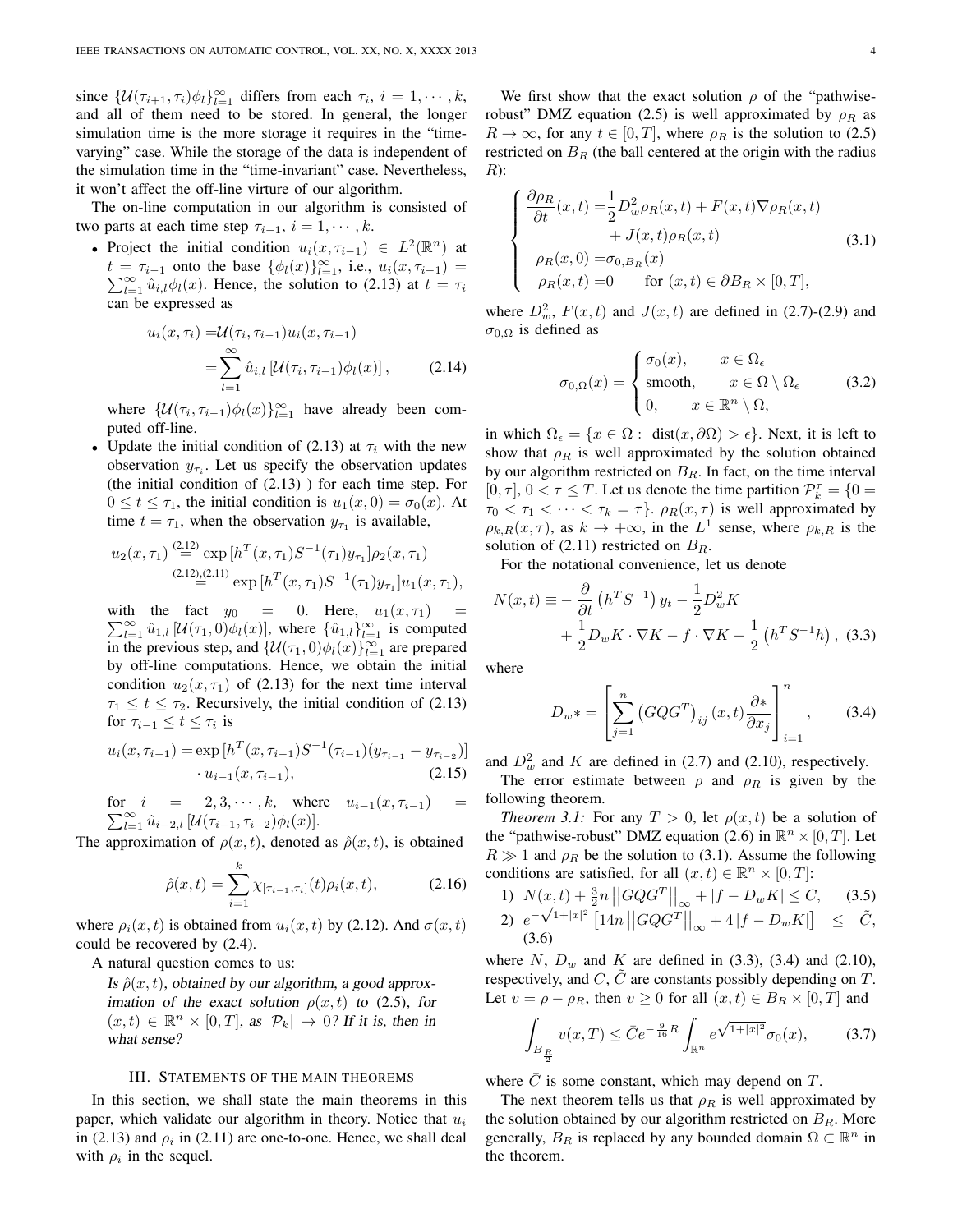*Theorem 3.2:* Let  $\Omega$  be a bounded domain in  $\mathbb{R}^n$ . Assume that

$$
1) \quad |N(x,t)| \le C,\tag{3.8}
$$

2) There exists some  $\alpha \in (0,1)$ , such that

$$
|N(x,t) - N(x,t;\bar{t})| \leq \tilde{C}|t - \bar{t}|^{\alpha}, \qquad (3.9)
$$

for all  $(x, t) \in \Omega \times [0, T]$ ,  $\overline{t} \in [0, T]$ , where  $N(x, t)$  is in (3.3), and  $N(x, t; \bar{t})$  denotes  $N(x, t)$  with the observation  $y_t =$  $y_{\bar{t}}$ . Let  $\rho_{\Omega}(x,t)$  be the solution of (2.6) on  $\Omega \times [0,T]$  with 0−Dirichlet boundary condition:

$$
\begin{cases}\n\frac{\partial \rho_{\Omega}}{\partial t}(x,t) = \frac{1}{2} D_w^2 \rho_{\Omega}(x,t) + F(x,t) \cdot \nabla \rho_{\Omega}(x,t) \\
+ J(x,t) \rho_{\Omega}(x,t) \\
\rho_{\Omega}(x,0) = \sigma_{0,\Omega}(x) \\
\rho_{\Omega}(x,t)|_{\partial\Omega} = 0,\n\end{cases}
$$
\n(3.10)

where  $D_w^2$ ,  $F(x,t)$  and  $J(x,t)$  are defined in (2.7)-(2.9) and  $\sigma_{0,\Omega}$  is defined in (3.2). For any  $0 \le \tau \le T$ , let  $\mathcal{P}_k^{\tau} = \{0 =$  $\tau_0 < \tau_1 < \tau_2 < \cdots < \tau_k = \tau$  be a partition of  $[0, \tau]$ , where  $\tau_i = \frac{i\tau}{k}$ . Let  $\rho_{i,\Omega}(x,t)$  be the approximate solution obtained by our algorithm restricted on  $\Omega \times [\tau_{i-1}, \tau_i]$ . Or equivalently,  $\rho_{i,\Omega}$  is the solution on  $\Omega \times [\tau_{i-1}, \tau_i]$  of the equation

$$
\begin{cases}\n\frac{\partial \rho_{i,\Omega}}{\partial t}(x,t) = \frac{1}{2} D_w^2 \rho_{i,\Omega}(x,t) + F(x,t;\tau_{i-1}) \cdot \nabla \rho_{i,\Omega}(x,t) \\
+ J(x,t;\tau_{i-1}) \rho_{i,\Omega}(x,t) \\
\rho_{i,\Omega}(x,\tau_{i-1}) = \rho_{i-1,\Omega}(x,\tau_{i-1}) \\
\rho_{i,\Omega}(x,t)|_{\partial\Omega} = 0,\n\end{cases} (3.11)
$$

for  $i = 1, 2, \dots, k$ , with the convention that  $\rho_{1,\Omega}(x,0) =$  $\sigma_{0,\Omega}(x)$ . Here,  $F(x,t;\tau_{i-1}), J(x,t;\tau_{i-1})$  denote  $F(x,t),$  $J(x, t)$  with the observation  $y_t = y_{\tau_{i-1}}$ , respectively. Then

$$
\rho_{\Omega}(x,\tau) = \lim_{k \to \infty} \rho_{k,\Omega}(x,\tau),
$$

in the  $L^1$  sense in space and the following estimate holds:

$$
\int_{\Omega} |\rho_{\Omega} - \rho_{k,\Omega}|(x,\tau) \le \bar{C} \frac{1}{k^{\alpha}}, \tag{3.12}
$$

where  $\bar{C}$  is a generic constant, depending on T,  $\int_{\Omega} \sigma_{0,\Omega}$ . The right-hand side of (3.12) tends to zero as  $k \to \infty$ .

#### IV. NOTATIONS AND PRELIMINARY

Throughout the paper, let  $\mathbb{Q}_T = \mathbb{R}^n \times [0,T]$ . Let  $H^1(\mathbb{R}^n)$ be the Sobolev space, equipped the norm

$$
||u(x)||_1^2 = \int_{\mathbb{R}^n} (u^2 + |\nabla_x u|^2) dx.
$$

And let  $H^{1,1}(\mathbb{Q}_T)$  be the functional space of both t and x, with the norm

$$
||v(x,t)||_{1;1}^{2} = \int_{\mathbb{Q}_{T}} (v^{2} + |\nabla_{x}v|^{2} + |\partial_{t}v|^{2}) dxdt.
$$

The subspace of  $H^{1,1}(\mathbb{Q}_T)$  consisting of functions  $v(x,t)$ which have compact supports in  $\mathbb{R}^n$  for any t is denoted as  $H_0^{1;1}(\mathbb{Q}_T).$ 

*Definition 4.1:* The function  $u(x,t)$  in  $H_0^{1,1}(\mathbb{Q}_T)$  is called a *weak solution* of the initial value problem

$$
\begin{cases}\n\sum_{i,j=1}^{n} \frac{\partial}{\partial x_i} \left( A_{ij}(x,t) \frac{\partial u}{\partial x_j} \right) + \sum_{i=1}^{n} B_i(x,t) \frac{\partial u}{\partial x_i} \\
+ C(x,t)u = \frac{\partial u}{\partial t}, \\
u(x,0) = u_0(x)\n\end{cases}
$$

if for any function  $\Phi(x,t) \in H_0^{1,1}(\mathbb{Q}_T)$  the following relation holds:

$$
\int \int_{\mathbb{Q}_T} \left[ \sum_{i,j=1}^n A_{ij} \frac{\partial u}{\partial x_i} \frac{\partial \Phi}{\partial x_j} - \left( \sum_{i=1}^n B_i \frac{\partial u}{\partial x_i} + Cu + \frac{\partial u}{\partial t} \right) \Phi \right] dx dt = 0
$$

and  $u(x, 0) = u_0(x)$ .

We assume that the following conditions hold throughout the paper:

1) The operator  $L$  defined in  $(2.3)$  is a strong elliptic operator and it is bounded from above on  $\mathbb{Q}_T$ . That is, there exists a constant  $\lambda > 0$  such that

$$
\lambda |\xi|^2 \le \sum_{i,j=1}^n (G Q G^T)_{ij} \xi_i \xi_j,
$$

for any  $(x, t) \in \mathbb{Q}_T$ , for any  $\xi = (\xi_1, \xi_2, \dots, \xi_n) \in \mathbb{R}^n$ . And

$$
||GQG^{T}||_{\infty} = \sup_{(x,t)\in\mathbb{Q}^T} |GQG^{T}|_{\infty} < \infty,
$$

where  $|\cdot|_{\infty}$  is the sup-norm of the matrix.

2) The initial density function  $\sigma_0(x) \in H^1(\mathbb{R}^n)$  decays fast enough. To be more specific, we require that

$$
\int_{\mathbb{R}^n} e^{\sqrt{1+|x|^2}} \sigma_0(x) < \infty.
$$

*A. Existence and uniqueness of the non-negative weak solution*

For the sake of completeness, we state the existence and uniqueness of the non-negative weak solution to (2.6) on  $\mathbb{O}_T$ below.

*Theorem 4.3:* Under the conditions 1)-2) and the conditions (A.1)-(A.5) in Theorem A.1, the "pathwise-robust" DMZ equation (2.6) on  $\mathbb{Q}_T$  with the initial value  $\sigma_0 \in H^1(\mathbb{R}^n)$ admits a non-negative weak solution  $\rho \in H^{1,1}(\mathbb{Q}_T)$ . Assume further that the conditions (A.21)-(A.23) in Theorem A.2 are satisfied, then the weak solution  $\rho$  on  $\mathbb{Q}_T$  is unique.

To avoid the distraction from our main theorems, we leave the detailed proof of this theorem in Appendix A.

#### *B. Technical lemma*

In the proofs of our main theorems, we will repeatedly adopt the following lemma with suitably chosen test functions. Let us state the lemma and sketch the proof here.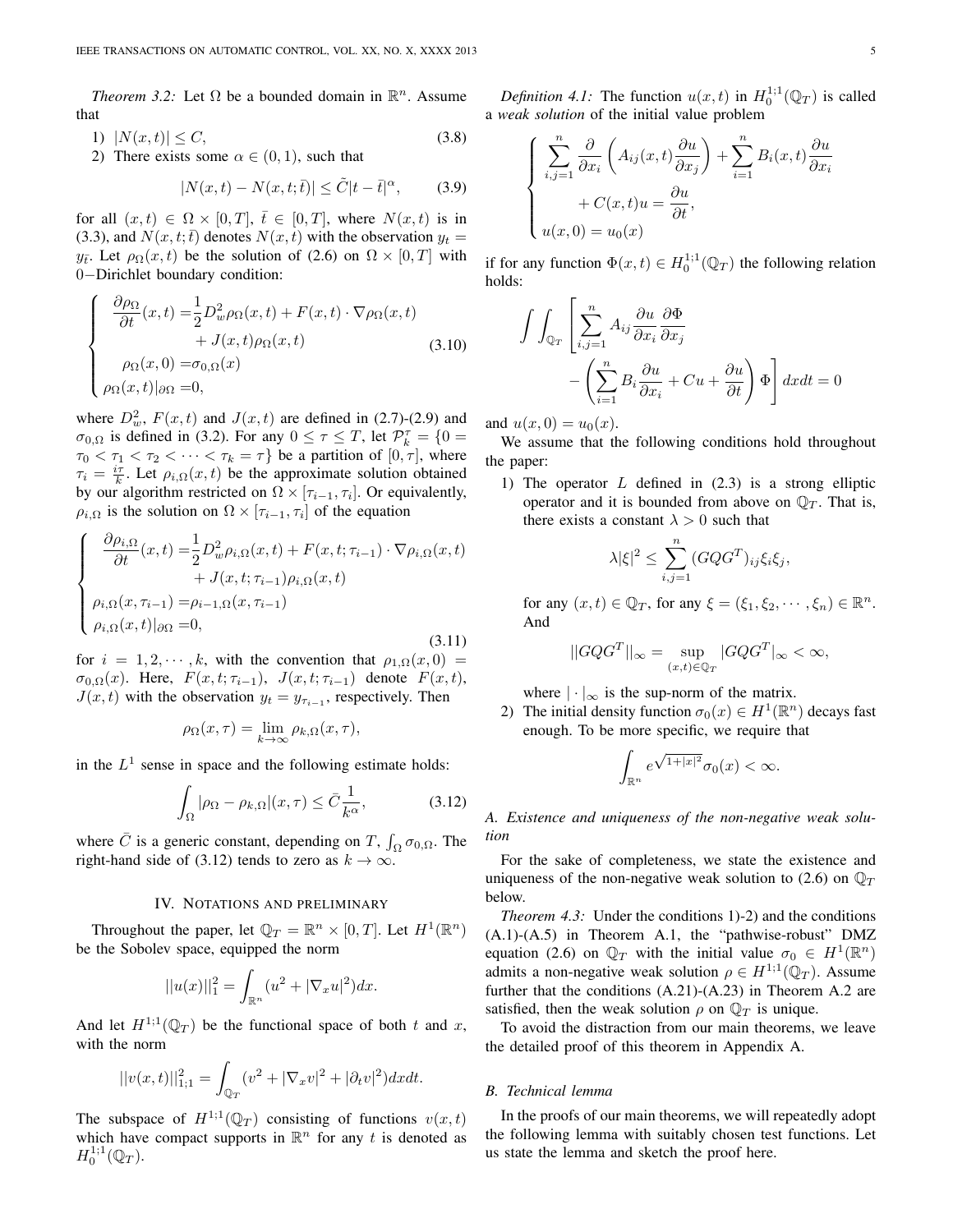*Lemma 4.1:* Assume that  $\rho_{\Omega}$  satisfies the "pathwise-robust" DMZ equation (2.6) on some bounded domain  $\Omega \in \mathbb{R}^n$ , for  $0 \le t \le T$ . Then, for any test function  $\psi(x) \in C^{\infty}(\Omega)$ , we have

$$
\frac{d}{dt} \int_{\Omega} \psi \rho_{\Omega} = \frac{1}{2} \int_{\Omega} D_w^2 \psi \rho_{\Omega} + \int_{\Omega} (f - D_w K) \cdot \nabla \psi \rho_{\Omega} \n+ \int_{\Omega} \psi \rho_{\Omega} N + \frac{1}{2} \int_{\partial \Omega} \psi (D_w \rho_{\Omega} \cdot \nu) \n- \frac{1}{2} \int_{\partial \Omega} \rho_{\Omega} (D_w \psi \cdot \nu) \n+ \frac{1}{2} \int_{\partial \Omega} \psi \rho_{\Omega} \sum_{i,j=1}^n \frac{\partial}{\partial x_i} (G Q G^T)_{ij} \nu_j \n+ \int_{\partial \Omega} \psi \rho_{\Omega} (D_w K \cdot \nu) - \int_{\partial \Omega} \psi \rho_{\Omega} (f \cdot \nu),
$$
\n(4.1)

where  $\nu = (\nu_1, \nu_2, \cdots, \nu_n)$  is the exterior normal vector of  $\Omega$ , and  $D_w^2$ , K and  $D_w$  are defined in (2.7), (2.10) and (3.4), respectively.

*Sketch of the proof:* Multiply  $\psi(x)$  on both sides of (2.6) and integrate over the domain  $\Omega$ , it yields

$$
\frac{d}{dt} \int_{\Omega} \psi \rho_{\Omega} = \int_{\Omega} \psi \left[ \frac{1}{2} D_w^2 \rho_{\Omega} + F(x, t) \cdot \nabla \rho_{\Omega} + J(x, t) \rho_{\Omega} \right],
$$
\n(4.2)

where  $F(x, t)$  and  $J(x, t)$  are defined in (2.8) and (2.9), respectively. After applying integration by parts to the first two terms on the right-hand side of (4.2), (4.1) is obtained by written in compact notations.

## V. PROOFS OF THE MAIN THEOREMS

## *A. Reduction to the bounded domain case*

In this section we shall prove that the solution  $\rho$  to the "pathwise-robust" DMZ equation (2.6) in  $\mathbb{R}^n$  can be well approximated by the solution  $\rho_R$  of (3.1) in a large ball  $B_R$ . Moreover, the error estimate with respect to the radius  $R$  is given explicitly in the  $L^1$  sense. Let  $C$ ,  $\tilde{C}$  and  $\hat{C}$  denote the generic constants, which may differ from line to line.

We first show an interesting proposition, which reflects how the density function in the large ball changing with respect to time. It is also an important ingredient of the error estimate in Theorem 3.1.

*Proposition 5.2:* For any  $T > 0$ , let  $\rho_R(x, t)$  be a solution of the "pathwise-robust" DMZ equation restricted on  $B_R$  (3.1). Assume that condition (3.5) is satisfied. Then

$$
\int_{B_R} e^{\sqrt{1+|x|^2}} \rho_R(x,t) \le e^{Ct} \int_{\mathbb{R}^n} e^{\sqrt{1+|x|^2}} \sigma_0(x). \tag{5.1}
$$

*Proof:* Choose the test function in Lemma 4.1  $\psi = e^{\phi_1}$ , where  $\phi_1 \in C^{\infty}(B_R)$ ,  $B_R = \{x \in \mathbb{R}^n : |x| \le R\}$ . Let  $\rho_R$  be the solution of the "pathwise-robust" DMZ equation (3.1) on the ball  $B_R$ . By Lemma 4.1, we have

$$
\frac{d}{dt} \int_{B_R} e^{\phi_1} \rho_R = \int_{B_R} e^{\phi_1} \rho_R \left[ \frac{1}{2} \left( D_w^2 \phi_1 + D_w \phi_1 \cdot \nabla \phi_1 \right) \right. \\ \left. + \left( f - D_w K \right) \cdot \nabla \phi_1 + N \right] \\ \left. + \frac{1}{2} \int_{\partial B_R} e^{\phi_1} (D_w \rho_R \cdot \nu). \right. \tag{5.2}
$$

All the boundary integrals in (4.1) vanish, except the first term in (4.1), since  $\rho_R|_{\partial\Omega} = 0$ . Moreover, recall that  $\rho_R \geq 0$  in  $B_R$  and vanishes on  $\partial B_R$  implies that  $\frac{\partial \rho_R}{\partial \nu}|_{\partial B_R} \leq 0$ . Hence, on  $\partial B_R$ ,

$$
(D_w \rho_R \cdot \nu) = \sum_{i=1}^n \left[ \sum_{j=1}^n (G Q G^T)_{ij} \frac{\partial \rho_R}{\partial r} \frac{\partial r}{\partial x_j} \right] \nu_i
$$
  

$$
= \frac{\partial \rho_R}{\partial r} \left[ \sum_{i,j=1}^n (G Q G^T)_{ij} \frac{x_j}{r} \frac{x_i}{r} \right] \le 0,
$$

by the positive definite assumption of  $(GQG^{T})$ . Thus, (5.2) can be reduced further

$$
\frac{d}{dt} \int_{B_R} e^{\phi_1} \rho_R \le \int_{B_R} e^{\phi_1} \rho_R \left[ \frac{1}{2} \left( D_w^2 \phi_1 + D_w \phi_1 \cdot \nabla \phi_1 \right) \right. \\ \left. + \left( f - D_w K \right) \cdot \nabla \phi_1 + N \right]. \tag{5.3}
$$

Choose  $\phi_1(x) = \sqrt{1 + |x|^2}$  and estimate the terms containing  $\phi_1$  on the right-hand side of (5.3) one by one:

$$
D_w^2 \phi_1 = \sum_{i=1}^n (GQG^T)_{ii} \frac{1}{\sqrt{1+|x|^2}}
$$
  
\n
$$
-\sum_{i,j=1}^n (GQG^T)_{ij} \frac{x_i x_j}{(1+|x|^2)^{\frac{3}{2}}}
$$
  
\n
$$
\leq ||GQG^T||_{\infty} \left[ \frac{n}{\sqrt{1+|x|^2}} + \frac{n|x|^2}{(1+|x|^2)^{\frac{3}{2}}} \right]
$$
  
\n
$$
\leq 2n ||GQG^T||_{\infty},
$$
  
\n
$$
\phi_1 \cdot \nabla \phi_1 = \sum_{i=1}^n (GQG^T)_{ii} \frac{x_i x_j}{(1+|x|^2)^{\frac{3}{2}}}
$$
 (5.4)

$$
D_w \phi_1 \cdot \nabla \phi_1 = \sum_{i,j=1} (GQG^T)_{ij} \frac{x_i x_j}{1+|x|^2}
$$
  
 
$$
\leq ||GQG^T||_{\infty} \frac{\sum_{i,j=1}^n x_i x_j}{1+|x|^2} \leq n ||GQG^T||_{\infty},
$$
  
(5.5)

and

$$
|(f - D_w K) \cdot \nabla \phi_1| \le |f - D_w K| \cdot \frac{|x|}{\sqrt{1 + |x|^2}}
$$
  
 
$$
\le |f - D_w K|,
$$
 (5.6)

where  $|\cdot|$  is the Euclidean norm. Substitute the estimate (5.4)- $(5.6)$  back into  $(5.3)$ , we get

$$
\frac{d}{dt} \int_{B_R} e^{\phi_1} \rho_R
$$
\n
$$
\leq \int_{B_R} e^{\phi_1} \rho_R \left[ \frac{3}{2} n \left| \left| G Q G^T \right| \right|_{\infty} + |f - D_w K| + N \right]
$$
\n
$$
\leq C \int_{B_R} e^{\phi_1} \rho_R,
$$

by condition (3.5). Hence,

$$
\int_{B_R} e^{\phi_1} \rho_R(x,t) \leq e^{Ct} \int_{B_R} e^{\phi_1} \rho_R(x,0) \leq e^{Ct} \int_{\mathbb{R}^n} e^{\phi_1} \rho(x,0)
$$

$$
= e^{Ct} \int_{\mathbb{R}^n} e^{\phi_1} \sigma_0(x),
$$
for  $0 < t < T$ 

for 
$$
0 \leq t \leq T
$$
.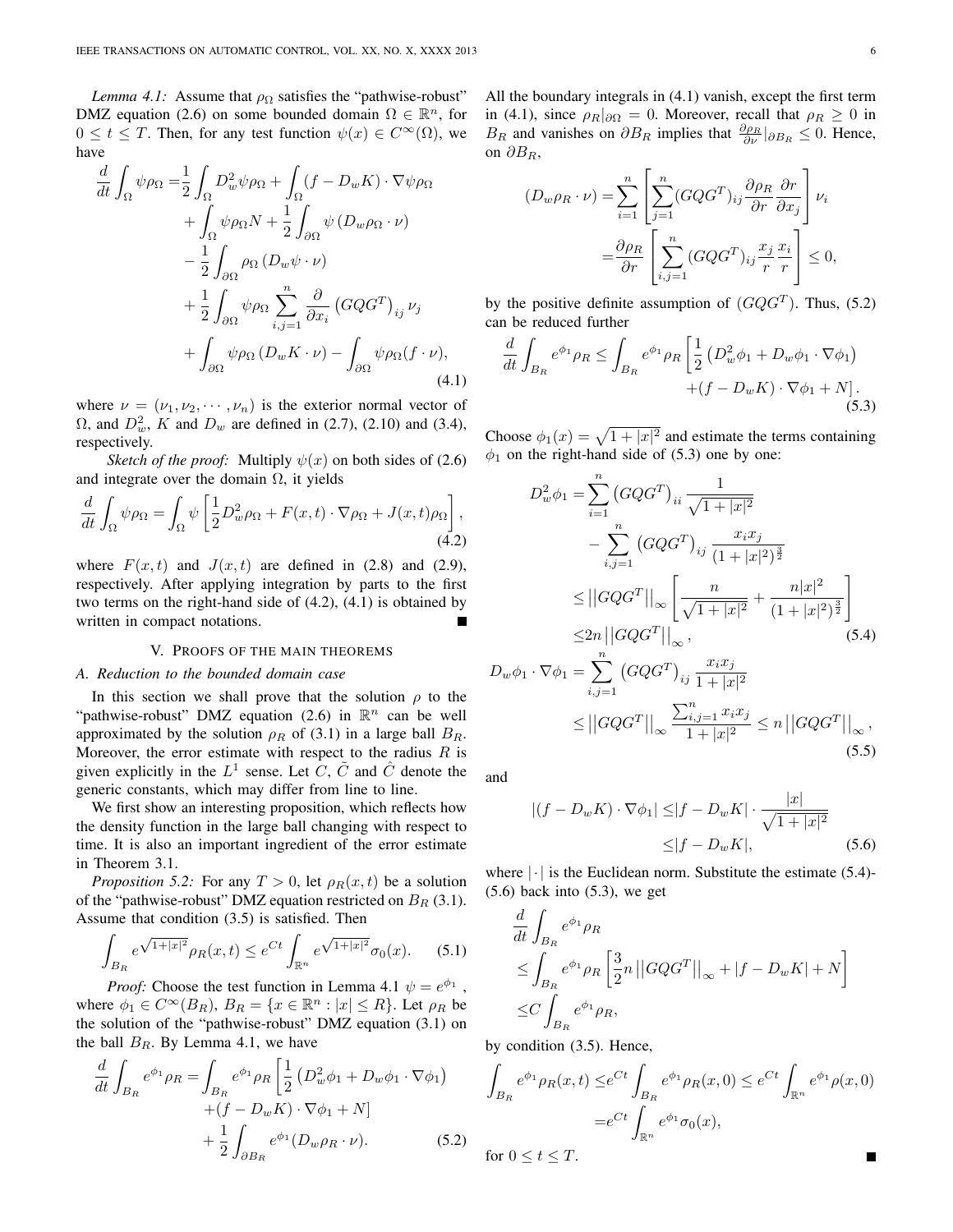We are ready to show Theorem 3.1, i.e. the solution  $\rho_R$  to (3.1) on  $B_R$  is a good approximation of  $\rho$ , the solution to (2.6) in  $\mathbb{R}^n$ .

*Proof of Theorem 3.1:* By the maximum principle (cf. Theorem 1, [8]), we have  $v = \rho - \rho_R \ge 0$  for  $(x, t) \in B_R \times$ [0, T], since  $v|_{\partial B_R} \ge 0$  for  $0 \le t \le T$ . Let us choose  $\psi$  in Lemma 4.1 as

$$
\varrho(x) = e^{-\phi_2(x)} - e^{-R},
$$

where  $\phi_2$  is a radial symmetric function such that  $\phi_2(x)|_{\partial B_R} = R$ ,  $\nabla \phi_2|_{\partial B_R} = 0$  and  $\phi_2$  is increasing in |x|. Hence,  $\varrho|_{\partial B_R} = 0$  and  $\nabla \varrho|_{\partial B_R} = 0$ . Apply Lemma 4.1 to v, taking the place of  $\rho_{\Omega}$ , with the test function  $\psi = \rho$ , we have

$$
\frac{d}{dt} \int_{B_R} \varrho v = \int_{B_R} v \left[ \frac{1}{2} D_w^2 \varrho + (f - D_w K) \cdot \nabla \varrho + \varrho N \right]
$$

$$
= \int_{B_R} v \left\{ \frac{1}{2} e^{-\phi_2} \left( D_w \phi_2 \cdot \nabla \phi_2 - D_w^2 \phi_2 \right) \right.
$$

$$
-e^{-\phi_2} \left( f - D_w K \right) \cdot \nabla \phi_2 + \varrho N \}
$$

$$
= \int_{B_R} v \varrho \left[ -\frac{1}{2} D_w^2 \phi_2 + \frac{1}{2} D_w \phi_2 \cdot \nabla \phi_2 \right. \\ - (f - D_w K) \cdot \nabla \phi_2 + N] \\ + e^{-R} \int_{B_R} e^{\sqrt{1+|x|^2}} v \left[ e^{-\sqrt{1+|x|^2}} \right. \\ \left. \cdot \left( -\frac{1}{2} D_w^2 \phi_2 + \frac{1}{2} D_w \phi_2 \cdot \nabla \phi_2 \right. \right. \\ - (f - D_w K) \cdot \nabla \phi_2 \right)] \\ \triangleq \int_{B_R} v \varrho I_1 + e^{-R} \int_{B_R} e^{\sqrt{1+|x|^2}} v I_2.
$$

Let us choose  $\phi_2(x)$  in  $\rho(x)$  to be  $\phi_2(x) = R\vartheta(\frac{|x|^2}{R^2})$ , where  $\vartheta(x) = 1 - (1 - x)^2$ . It is easy to check that  $\phi_2(x)$  satisfies all the conditions we mentioned before. Direct computations yield, for any  $x \in B_R$ ,  $R >> 1$ ,

$$
|D_w^2 \phi_2| = \left| \sum_{i,j=1}^n (GQG^T)_{ij} \left( -\frac{8x_i x_j}{R^3} \right) + \sum_{i=1}^n (GQG^T)_{ii} \frac{4}{R} \left( 1 - \frac{|x|^2}{R^2} \right) \right|
$$
  
 
$$
\leq ||GQG^T||_{\infty} \left( \frac{8n|x|^2}{R^3} + \frac{4n}{R} \right) \leq 12n ||GQG^T||_{\infty},
$$
  
(5.7)

$$
|D_w \phi_2 \cdot \nabla \phi_2| = \left| \left( 1 - \frac{|x|^2}{R^2} \right)^2 \sum_{i,j=1}^n \left( G Q G^T \right)_{ij} \frac{4x_i}{R} \frac{4x_j}{R} \right|
$$
  
 
$$
\leq 16n \left| \left| G Q G^T \right| \right|_{\infty}, \tag{5.8}
$$

and

$$
\left| (f - D_w K) \cdot \nabla \phi_2 \right| = \left| (f - D_w K) \frac{4x}{R} \left( 1 - \frac{|x|^2}{R^2} \right) \right|
$$
  
 
$$
\leq 4 \left| f - D_w K \right|.
$$
 (5.9)

It follows that

$$
\sup_{B_R} |I_1| \le 14n ||GQG^T||_{\infty} + 4|f - D_w K| + N \le C,
$$

by condition (3.5). Similarly,

$$
\sup_{B_R} |I_2| \le \sup_{B_R} \left[ e^{-\sqrt{1+|x|^2}} \left( 14n \left| \left| G Q G^T \right| \right|_\infty \right. \right.+4 \left| f - D_w K \right|) \right] \le \tilde{C},
$$

by condition (3.6). In the view of Proposition 5.2, one gets

$$
\frac{d}{dt} \int_{B_R} \varrho v \leq C \int_{B_R} \varrho v + e^{-R} \tilde{C} \int_{B_R} e^{\sqrt{1+|x|^2}} \rho
$$
  

$$
\leq C \int_{B_R} \varrho v + e^{-R + \tilde{C}T} \tilde{C} \int_{\mathbb{R}^n} e^{\sqrt{1+|x|^2}} \sigma_0(x).
$$
\n(5.10)

Multiply  $e^{-Ct}$  on both sides of (5.10) yields

$$
\frac{d}{dt}\left[e^{-Ct}\int_{B_R}\varrho v\right]\leq e^{-R+\hat{C}T-Ct}\tilde{C}\int_{\mathbb{R}^n}e^{\sqrt{1+|x|^2}}\sigma_0(x).
$$

Integrate from 0 to T and multiply  $e^{CT}$  on both sides gives us

$$
\int_{B_R} \varrho v(x,T) \leq ||v(x,0)||_{\infty} e^{CT} \int_{B_R} \varrho dx
$$
  
+ 
$$
\frac{e^{CT} - 1}{C} e^{-R + \hat{C}T} \tilde{C} \int_{\mathbb{R}^n} e^{\sqrt{1 + |x|^2}} \sigma_0(x),
$$

where  $v(x, 0) = \sigma_0 - \sigma_{0,R}$ . Recall that  $\varrho(x)$  $e^{-R\left[-\left(|x|^2/R^2-1\right)^2+1\right]} - e^{-R}$ ,  $|x| \le R$ , we arrive the following estimates:

$$
\int_{B_R} \varrho \le \int_{B_R} \left( 1 - e^{-R} \right) \le CR^n
$$

and

$$
\int_{B_R} \varrho v(x,T) \ge \int_{B_{\frac{R}{2}}} \left( e^{-R\left[ - (|x|^2/R^2 - 1)^2 + 1 \right]} - e^{-R} \right) v(x,T)
$$
  

$$
\ge \frac{1}{2} e^{-\frac{7}{16}R} \int_{B_{\frac{R}{2}}} v(x,T).
$$

It is easy to see that  $||v(x,0)||_{\infty} \int_{B_R} \varrho \leq C(n) \epsilon R^n$  is arbitrarily small, since  $\epsilon$  is independent of R. It yields that

$$
\int_{B_{\frac{R}{2}}} v(x,T) \le Ce^{-\frac{9}{16}R} \int_{\mathbb{R}^n} e^{\sqrt{1+|x|^2}} \sigma_0(x), \qquad (1.28)
$$

П

where  $C$  is a generic constant, depending on  $T$ .

By refining the proofs of Proposition 5.2 and Theorem 3.1, we obtain an interesting property of the density function  $\rho(x, t)$ . It asserts that *ρ* captures almost all the density in a large ball. And we could give an precise estimate of the density outside the large ball.

*Theorem 5.4:* Let  $\rho(x, t)$  be a solution of the "pathwiserobust" DMZ equation (2.6) in  $\mathbb{Q}_T$ . Assume that

1) Condition (3.5) is satisfied;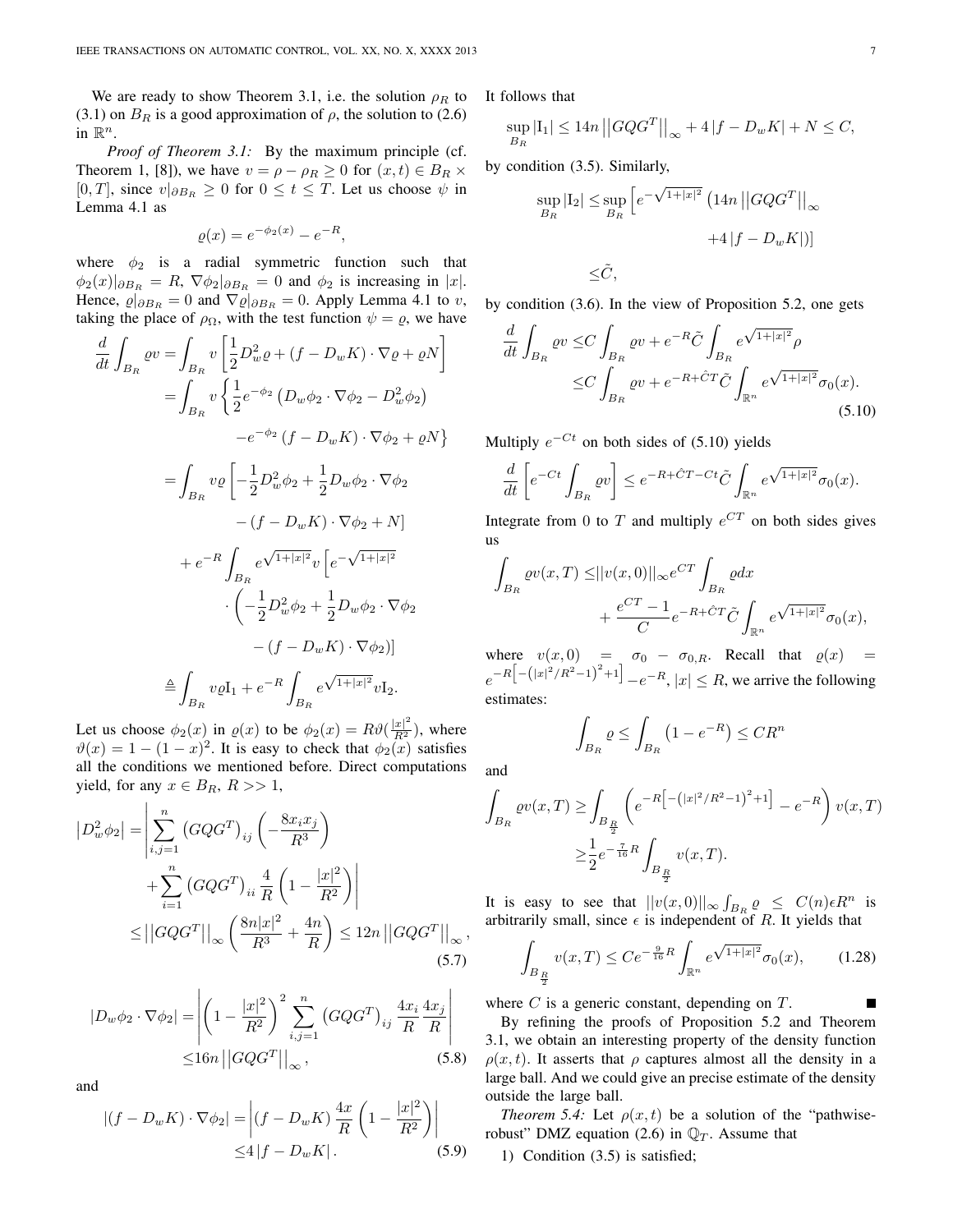2) A stronger version of condition (3.6) is valid. To be more precise,

$$
e^{-\frac{1}{2}\sqrt{1+|x|^2}} \left[16n \left| \left| GQG^T \right| \right|_{\infty} + 4 \left| f - D_w K \right| \right] \le C, \tag{5.11}
$$

for all  $(x, t) \in \mathbb{O}_T$ .

Then

$$
\int_{|x| \ge R} \rho(x,T) \le C e^{-\frac{1}{2}\sqrt{1+R^2}} \int_{\mathbb{R}^n} e^{\sqrt{1+|x|^2}} \sigma_0(x), \quad (5.12)
$$

where  $C$  is a generic constant, which depends on  $T$ .

To avoid the distraction, we leave the detailed proof in Appendix B.

# *B.* L 1 *convergence*

In this section, we shall show that, for any  $0 < \tau \leq T$ , with the partition  $\mathcal{P}_k^{\tau} = \{0 = \tau_0 < \tau_1 < \cdots < \tau_k = \tau\}$ , the L<sup>1</sup> convergence of  $\rho_{k,R}(x,\tau)$  to  $\rho_R(x,\tau)$  holds, as  $k \to +\infty$ , where  $\rho_{k,R}$  is the solution of (3.11) obtained by our algorithm, and  $\rho_R$  is the solution to (3.1). For the clarity, we state the technique lemma will be used in the proof of Theorem 3.2 below.

*Lemma 5.2:* (Lemma 4.1, [22]) Let  $\Omega$  be a bounded domain in  $\mathbb{R}^n$  and let  $v : \overline{\Omega} \times [0, T] \to \mathbb{R}$  be a  $C^1$  function. Assume that  $v(x,t) = 0$  for  $(x,t) \in \partial\Omega \times [0,T]$ . Let  $\Omega_t^+ = \{x \in \Omega :$  $v(x, t) \geq 0$ . Then

$$
\frac{d}{dt} \int_{\Omega_t^+} v(x,t) = \int_{\Omega_t^+} \frac{\partial v}{\partial t}(x,t),
$$

for almost all  $t \in [0, T]$ .

*Proof of Theorem 3.2:* For the notational convenience, we omit the subscript  $\Omega$  for  $\rho_{\Omega}$  and  $\rho_{i,\Omega}$  in this proof. Let  $\Omega_t^+ = \{x \in \Omega : \rho(x,t) - \rho_i(x,t) \ge 0\}$ . Apply Lemma 4.1 to  $(\rho - \rho_i)$  taking place of  $\rho_{\Omega}$ , with the test function  $\psi \equiv 1$ , we have

$$
\frac{d}{dt} \int_{\Omega_t^+} (\rho - \rho_i) \le \int_{\Omega_t^+} (\rho - \rho_i) N(\cdot, t) + \int_{\Omega_t^+} \rho_i [N(\cdot, t) - N(\cdot, t; \tau_{i-1})], \quad (5.1)
$$

by Lemma 5.2. All the boundary integrals vanish, except  $\int_{\partial\Omega_t^+} D_w(\rho - \rho_i) \cdot \nu$ , since  $(\rho - \rho_i)|_{\partial\Omega_t^+} = 0$ . Moreover,  $\int_{\partial\Omega_t^+} D_w(\rho - \rho_i) \cdot \nu \leq 0$ , due to the similar argument for  $\int_{\partial B_R} D_w \rho \cdot \nu \leq 0$  in Proposition 5.2. Combine the conditions  $(3.8)$  and  $(3.9)$ ,  $(5.1)$  can be controlled by

$$
\frac{d}{dt} \int_{\Omega_t^+} (\rho - \rho_i) \le C \int_{\Omega_t^+} (\rho - \rho_i) + \tilde{C} (t - \tau_{i-1})^{\alpha} \int_{\Omega} \rho.
$$
\n(5.2)

To estimate  $\int_{\Omega} \rho$ , we apply Lemma 4.1 to  $\rho$ , with the test function  $\psi \equiv 1$ , we get

$$
\frac{d}{dt} \int_{\Omega} \rho \le \int_{\Omega} \rho N \le C \int_{\Omega} \rho,
$$

which implies

$$
\int_{\Omega} \rho \le C \int_{\Omega} \sigma_{0,\Omega},\tag{5.3}
$$

where C is a generic constant, depending on T, for all  $0 \le$  $t \leq T$ . Thus,

$$
\frac{d}{dt} \int_{\Omega_t^+} (\rho - \rho_i) \le C \int_{\Omega_t^+} (\rho - \rho_i) + \tilde{C} (t - \tau_{i-1})^{\alpha} \int_{\Omega} \sigma_{0,\Omega}.
$$

Multiply  $e^{-\tilde{C}(t-\tau_{i-1})}$  on both sides and integrate from  $\tau_{i-1}$ to  $t$ , we get

$$
\int_{\Omega_t^+} (\rho - \rho_i)(x, t) \leq e^{\tilde{C}(t - \tau_{i-1})} \int_{\Omega_{\tau_{i-1}}^+} (\rho - \rho_i)(x, \tau_{i-1}) + C \frac{(t - \tau_{i-1})^{1+\alpha}}{1+\alpha} e^{\tilde{C}(t - \tau_{i-1})},
$$

where *C* is a constant, which depends on *T*,  $\int_{\Omega} \sigma_{0,\Omega}$ . Similarly, one can also get, for  $\Omega_t^- = \{x \in \Omega : \rho(x, t) - \rho_i(x, t) < 0\},$ that

$$
\int_{\Omega_t^-} (\rho_i - \rho)(x, t) \leq e^{\tilde{C}(t - \tau_{i-1})} \int_{\Omega_{\tau_{i-1}}^-} (\rho_i - \rho)(x, \tau_{i-1}) + C \frac{(t - \tau_{i-1})^{1+\alpha}}{1+\alpha} e^{\tilde{C}(t - \tau_{i-1})}.
$$

Consequently, we have

$$
\int_{\Omega} |\rho - \rho_i|(x, t) \leq e^{\tilde{C}(t - \tau_{i-1})} \left[ \int_{\Omega} |\rho - \rho_i|(x, \tau_{i-1}) + C \frac{(t - \tau_{i-1})^{1+\alpha}}{1+\alpha} \right] \leq e^{\tilde{C}(t - \tau_{i-1})} \left[ \int_{\Omega} |\rho - \rho_{i-1}|(x, \tau_{i-1}) + C \frac{(t - \tau_{i-1})^{1+\alpha}}{1+\alpha} \right],
$$
\n(5.4)

since  $\rho_i(x, \tau_{i-1}) = \rho_{i-1}(x, \tau_{i-1})$ , for  $i = 1, 2, \cdots, k$ . Applying (5.4) recursively, we obtain

$$
\int_{\Omega} |\rho - \rho_k|(x, \tau_k)
$$
\n
$$
\leq e^{\tilde{C}(\tau_k - \tau_{k-1})} \left[ \int_{\Omega} |\rho - \rho_{k-1}|(x, \tau_{k-1}) + C \frac{(\tau_k - \tau_{k-1})^{1+\alpha}}{1+\alpha} \right]
$$
\n
$$
\leq e^{\tilde{C}T} \int_{\Omega} |\rho - \rho_0|(x, 0)
$$
\n
$$
+ \frac{C}{1+\alpha} [(\tau_k - \tau_{k-1})^{1+\alpha} e^{\tilde{C}(\tau_k - \tau_{k-1})}
$$
\n
$$
+ (\tau_{k-1} - \tau_{k-2})^{1+\alpha} e^{\tilde{C}(\tau_k - \tau_{k-2})}
$$
\n
$$
+ \cdots + (\tau_1 - \tau_0)^{1+\alpha} e^{\tilde{C}(\tau_k - \tau_0)}]
$$
\n
$$
= \frac{C}{1+\alpha} \frac{T^{1+\alpha}}{k^{1+\alpha}} \left( e^{\tilde{C}\frac{T}{k}} + e^{\tilde{C}\frac{2T}{k}} + \cdots + e^{\tilde{C}\frac{kT}{k}} \right) \leq \frac{C}{k^{\alpha}},
$$

where C is a constant, which depends on  $\alpha$ , T and  $\int_{\Omega} \sigma_{0,\Omega}$ . It is clear that  $\int_{\Omega} |\rho - \rho_k| \to 0$ , as  $k \to \infty$ .

#### VI. LOWER BOUND ESTIMATE OF DENSITY FUNCTION

It is well-known that solving the "pathwise-robust" DMZ equation numerically is not easy because it is easily vanishing. We are also interested in whether the lower bound of the density function could be derived in the case where the drift term  $f$  and the observation term  $h$  are with at most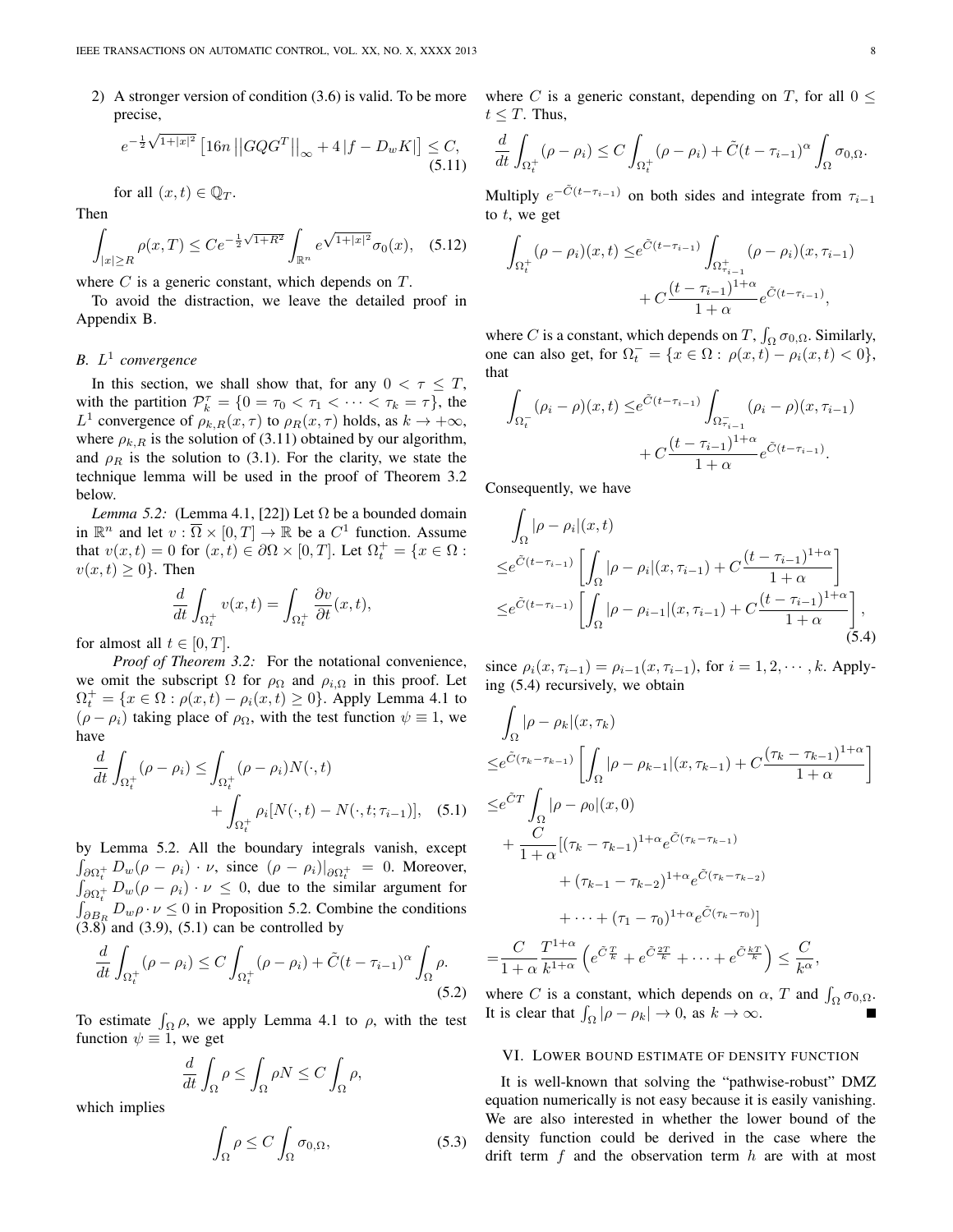the polynomial growth. The theorem below gives this lower bound:

*Theorem 6.5:* Let  $\rho_R$  be the solution of (3.1), the "pathwise-robust" DMZ equation on  $B<sub>R</sub>$ . Assume that

- 1)  $f(x, t)$  and  $h(x, t)$  have at most polynomial growth in |x|, for all  $t \in [0, T]$ ;
- 2) For any  $0 \le t \le T$ , there exists positive integer m and positive constants  $C'$  and  $C''$  independent of R such that the following two conditions hold on  $\mathbb{R}^n$ :

(a) 
$$
\frac{|x|^{m-2}}{2} \left[ nm(m-2) ||GQG^{T}||_{\infty} + m \operatorname{Tr} (GQG^{T}) \right]
$$

$$
+ m \operatorname{Tr} (GQG^{T}) ]
$$

$$
- m|x|^{m-2} (f - D_{w}K) \cdot x + N(x,t) \geq -C'; \tag{6.1}
$$
  
(b) 
$$
\left| n ||GQG^{T}||_{\infty} \left( \frac{1}{2} m^{2} |x|^{2m-2} - m \left( \frac{1}{2} m - 1 \right) |x|^{m-2} \right) - \frac{1}{2} m \operatorname{Tr} (GQG^{T}) |x|^{m-2}
$$

$$
- m(f - D_{w}K) \cdot x |x|^{m-2} |
$$

$$
\leq \frac{1}{2} n m(m+1) ||GQG^{T}||_{\infty} |x|^{2m-2} + C'', \tag{6.2}
$$

where  $Tr(*)$  is the trace of  $*$ . 3) Condition (3.8) is satisfied.

Then for any  $R_0 < R$ ,

$$
\int_{B_{R_0}} \zeta \rho_R(x, T)
$$
\n
$$
\geq \frac{e^{(C-C')T - R_0^m}}{C'} \left( \frac{1}{2} n m(m+1) ||GQG^T||_{\infty} R_0^{2m-2} + C'' \right)
$$
\n
$$
\cdot \left( 1 - e^{C'T} \right) \int_{B_R} \sigma_{0,R}(x) + e^{-C'T} \int_{B_{R_0}} \zeta \sigma_{0,R}(x),
$$

where  $\zeta(x) = e^{-\xi(x)} - e^{-\xi(R_0)}, \xi(x) = |x|^m$ .

In particular, the solution  $\rho$  of the "pathwise-robust" DMZ equation (2.5) on  $\mathbb{R}^n$  has the estimate

$$
\int_{\mathbb{R}^n} e^{-|x|^m} \rho(x,T) \ge e^{-C'T} \int_{\mathbb{R}^n} e^{-|x|^m} \sigma_0(x).
$$

*Proof:* Apply Lemma 4.1 to  $\rho_R$  with the test function  $\psi$  to be  $\zeta = e^{-\xi(x)} - e^{-\xi(R_0)}$ , where  $\xi(x)$  is an increasing function in  $|x|$ , we have

$$
\frac{d}{dt} \int_{B_{R_0}} \zeta \rho_R = \int_{B_{R_0}} \rho_R \left[ \frac{1}{2} D_w^2 \zeta + (f - D_w K) \cdot \nabla \zeta + \zeta N \right].
$$

All the boundary integrals vanish, since  $\zeta|_{\partial B_R} = \rho_R|_{\partial B_R} = 0$ . Direct computations yield that

$$
\frac{d}{dt} \int_{B_{R_0}} \zeta \rho_R
$$
\n
$$
= \int_{B_{R_0}} \rho_R e^{-\xi(R_0)}
$$
\n
$$
\cdot \left\{ \frac{1}{2} \frac{\xi'^2(r)}{r^2} \sum_{i,j=1}^n (GQG^T)_{ij} x_i x_j - \frac{\xi'(r)}{r} (f - D_w K) \cdot x - \frac{1}{2} \sum_{i,j=1}^n (GQG^T)_{ij} \left[ \left( \xi''(r) - \frac{\xi'(r)}{r} \right) \frac{x_i x_j}{r^2} \right] - \frac{1}{2} \text{Tr} (GQG^T) \frac{\xi'(r)}{r} \right\}
$$
\n
$$
+ \int_{B_{R_0}} \zeta \rho_R \left[ \frac{1}{2} D_w \xi \cdot \nabla \xi - \frac{1}{2} D_w^2 \xi - (f - D_w K) \cdot \nabla \xi + N \right]
$$
\n
$$
\triangleq I_3 + \int_{B_{R_0}} \zeta \rho_R[\mathbf{I}_4].
$$

Let  $\xi(r) = r^m$ , where  $r = |x|$ , m is some positive integer sufficiently large. Through elementary computations, we get

$$
I_4
$$
\n
$$
= \frac{1}{2} \frac{\xi'^2(r)}{r^2} \sum_{i,j=1}^n (GQG^T)_{ij} x_i x_j
$$
\n
$$
- \frac{1}{2} \left[ m(m-2)r^{m-4} \sum_{i,j=1}^n (GQG^T)_{ij} x_i x_j + mr^{m-2} \text{Tr} (GQG^T) \right] - mr^{m-2} (f - D_w K) \cdot x + N
$$
\n
$$
\geq - \frac{1}{2} \left[ nm(m-2) ||GQG^T||_{\infty} + m \text{Tr} (GQG^T) \right] r^{m-2}
$$
\n
$$
- mr^{m-2} (f - D_w K) \cdot x + N \geq C',
$$

where  $C'$  is a positive constant independent of  $R_0$ , by condition  $(6.1)$ . For large enough m, we have

$$
|I_3| \le e^{-R_0^m}
$$
  
\n
$$
\int_{B_R} \left| n \left| |GQG^T| \right|_{\infty} \left[ \frac{1}{2} m^2 r^{2m-2} - m \left( \frac{1}{2} m - 1 \right) r^{m-2} \right] \right|
$$
  
\n
$$
- \frac{1}{2} m \operatorname{Tr} (GQG^T) r^{m-2} - m(f - D_w K) \cdot xr^{m-2} \left| \rho_R \right|
$$
  
\n
$$
\le e^{-R_0^m} \left( \frac{1}{2} n m(m+1) ||GQG^T||_{\infty} R_0^{2m-2} + C'' \right) \int_{B_R} \rho_R
$$
  
\n
$$
\le \left( \frac{1}{2} n m(m+1) ||GQG^T||_{\infty} R_0^{2m-2} + C'' \right)
$$
  
\n
$$
\cdot e^{CT - R_0^m} \int_{B_R} \sigma_{0,R} \triangleq \gamma(R_0).
$$

The last inequality follows by the similar argument of (5.3). Hence,

$$
\frac{d}{dt} \int_{B_{R_0}} \zeta \rho_R \ge -\gamma(R_0) - C' \int_{B_{R_0}} \zeta \rho_R.
$$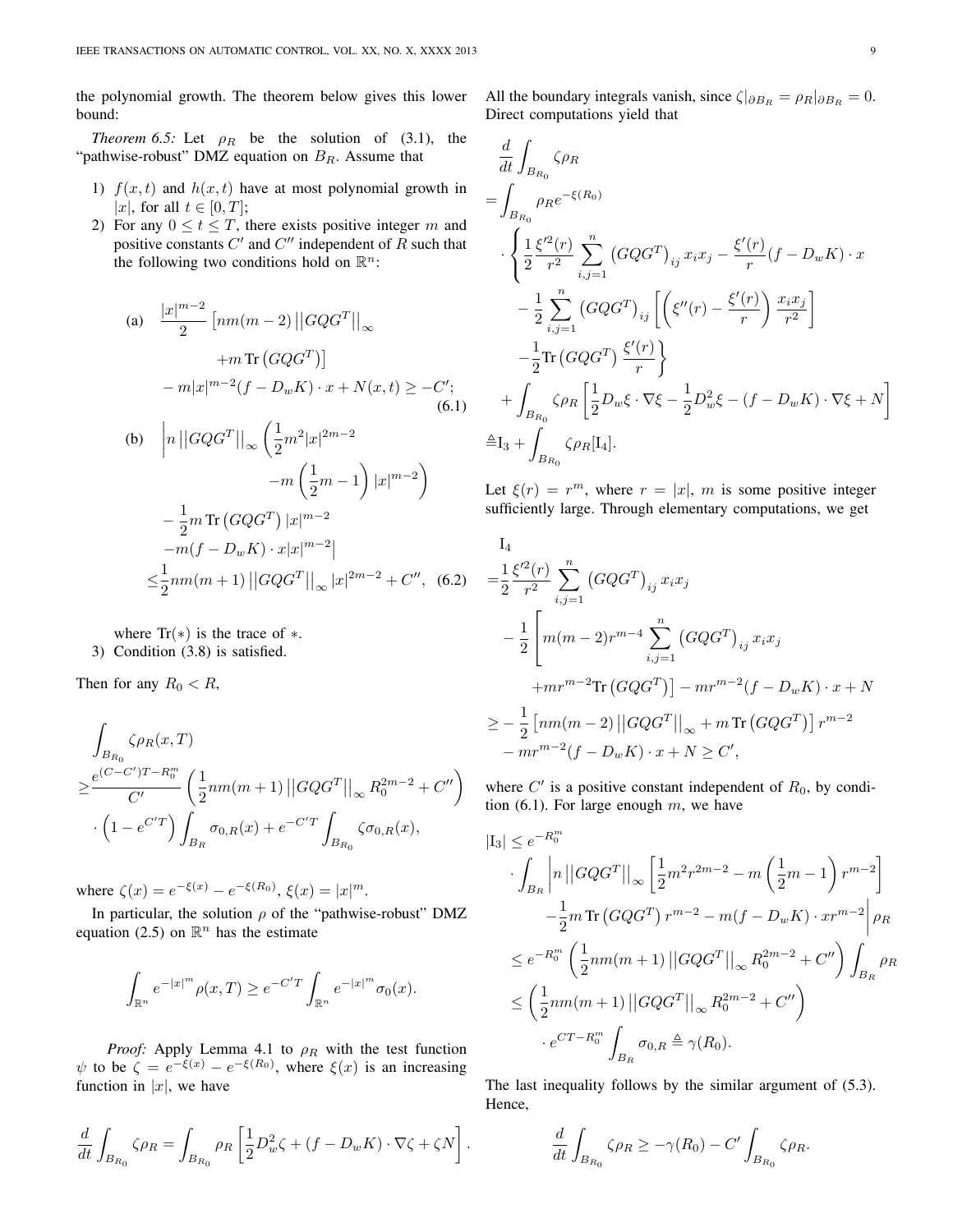This implies

$$
\int_{B_{R_0}} \zeta \rho_R(x, T)
$$
\n
$$
\geq e^{-C'T} \int_{B_{R_0}} \zeta \sigma_{0,R}(x) + \frac{\gamma(R_0)}{C'} \left( e^{-C'T} - 1 \right)
$$
\n
$$
\geq e^{-C'T} \int_{B_{R_0}} \zeta \sigma_{0,R}(x)
$$
\n
$$
+ \left( \frac{1}{2} n m(m+1) ||GQG^T||_{\infty} R_0^{2m-2} + C'' \right)
$$
\n
$$
\cdot \frac{e^{(C-C')T - R_0^m}}{C'} \left( 1 - e^{C'T} \right) \int_{B_R} \sigma_{0,R}(x). \tag{6.3}
$$

Let  $R_0 \to \infty$ , we have

$$
\int_{\mathbb{R}^n} e^{-|x|^m} \rho(x,T) \ge e^{-C'T} \int_{\mathbb{R}^n} e^{-|x|^m} \sigma_0(x).
$$

## VII. NUMERICAL SIMULATIONS

In this section, we shall apply our algorithm to both "time-invariant" case and "time-varying" case. The numerical simulations support our theorems. In our implementation, we adopt the Hermite spectral method (HSM) to get the approximate solution of (2.13). Thus, the basis functions  $\{\phi_l\}_{l=1}^{\infty}$  in (2.14) are choosen to be the generalized Hermite functions  ${H_n^{\alpha,\beta}(x)}_{n=0}^{\infty}$ . We refer the interested readers to the detailed definitions in [14].

For  $N > 0$ , let us denote  $\mathcal{R}_N$  the subspace spanned by the first N generalized Hermite functions:

$$
\mathcal{R}_N = \text{span}\{H_0^{\alpha,\beta}(x),\cdots,H_N^{\alpha,\beta}(x)\}.
$$

The formulation of HSM to (2.13) in 1-dimension is to find  $u_N(x, t) \in \mathcal{R}_N$  such that

$$
\begin{cases}\n\langle \partial_t u_N(x,t), \varphi \rangle = -\frac{1}{2} \langle \partial_x [(GQG^T)u_N], \partial_x \varphi \rangle \\
+ \langle fu_N, \partial_x \varphi \rangle - \frac{1}{2} \langle (h^T S^{-1} h) u_N, \varphi \rangle \\
u_N(x, 0) = P_N u_0(x),\n\end{cases}
$$
\n(7.4)

for any  $\varphi \in \mathcal{R}_N$ , where  $\langle \cdot, \cdot \rangle$  denotes the scalar product in  $L^2(\mathbb{R})$  and  $P_N$  is the projection operator such that  $P_N$ :  $L^2(\mathbb{R}) \to \mathcal{R}_N$ . Write the solution  $u_N \in \mathcal{R}_N$  in the form

$$
u_N(x,t) = \sum_{n=0}^N a_n(t) H_n^{\alpha,\beta}(x),
$$

and take the test function  $\varphi \in \mathcal{R}_N$  in (7.4) to be  $H_n^{\alpha,\beta}$ ,  $n = 0, \dots, N$ . From (7.4) and the properties of generalized Hermite functions,  $\vec{a}(t) := (a_0(t), a_1(t), \dots, a_N(t))^T$  satisfies the ODE

$$
\partial_t \vec{a}(t) = A\vec{a}(t),\tag{7.5}
$$

where A is a  $(N + 1) \times (N + 1)$  matrix, may depend on t, if  $G, Q, f$  or  $h$  is explicitly time-dependent. This ODE can be precomputed. The only difference between "time-varying" case and "time-invariant" case is that it costs much more



Fig. 1. 1D cubic sensor, with the initial condition  $u_0(x) = e^{-\frac{x^4}{4}}$ . Black: real state; Green: extended Kalman filter; Red: our algorithm.

memory to store the off-line data in the "time-varying" case, as we explained before in section II. Nevertheless, it doesn't change the off-line virture of our algorithm. We refer the interested readers of the implementation to [14], and we shall omit the technical details in this paper.

Once  $u_N$  at each step is obtained,  $\hat{\rho}$  can be recovered by (2.12). The conditional expectation of the state  $x_t$  is computed by definition

$$
\mathbb{E}\left[x,\{y_\tau\}_{0\leq\tau\leq t}\right](t) = \frac{\int_{\mathbb{R}} x\hat{\rho}(x,t)dx}{\int_{\mathbb{R}} \hat{\rho}(x,t)dx}.
$$

## *A. "time-invariant" case: the 1D cubic sensor*

Let us consider the following model

$$
\begin{cases} dx_t = dv_t \\ dy_t = x_t^3 dt + dw_t, \end{cases}
$$

where  $x_t, y_t \in \mathbb{R}, v_t, w_t$  are scalar Brownian motion processes with  $E[dv_t^T dv_t] = 1$ ,  $E[dw_t^T dw_t] = 1$ . The 1D Kolmogorov forward equation (2.13) here is

$$
u_t = \frac{1}{2}u_{xx} - \frac{1}{2}x^6u,\tag{7.6}
$$

at each time step. We assume the inital density function  $u_0(x) = e^{-x^4/4}$  and the updated initial data are

$$
u_i(x, \tau_i) = e^{x^3 \cdot dy_t} u_{i-1}(x, \tau_i).
$$

In Figure 1, we see that our algorithm tracks the state's expectation very well, while the extended Kalman filter (EKF) completely fails around  $t = 5$ . The total simulation time is  $T = 50$ , and the update time step is  $dt = \tau_{i+1} - \tau_i = 0.01$ . It costs our algorithm only around 4.88s to finish the simulation, i.e. the updated time is less than  $10^{-3} s$ .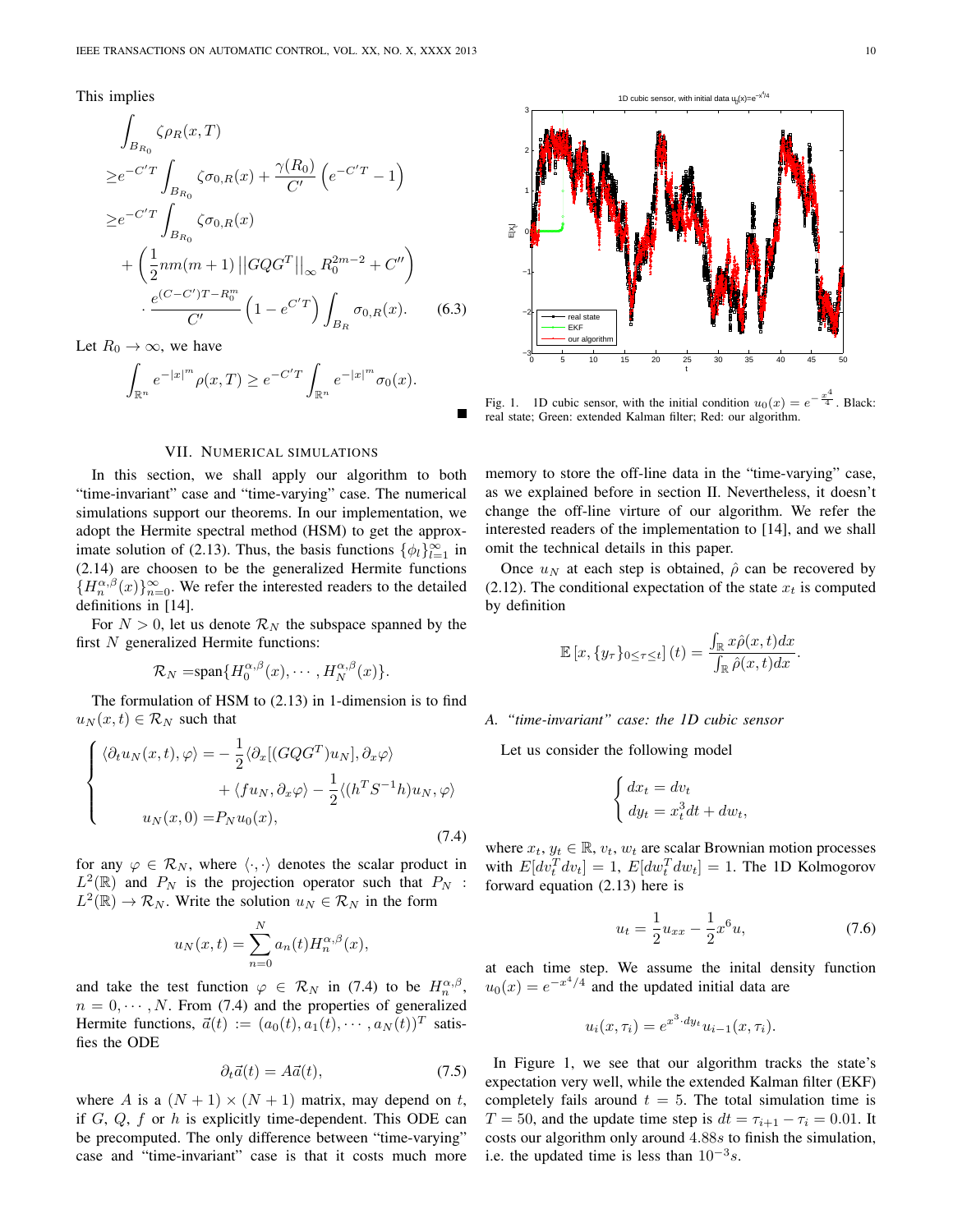

Fig. 2. 1D "time-varying" almost linear sensor, with the initial condition  $u_0(x) = e$  $-\frac{x^2}{2}$ . Black: real state; Green: extended Kalman filter; Red: our algorithm.

## *B. "time-varying" case: the 1D almost linear sensor*

The 1D almost linear sensor we are considering is

$$
\begin{cases} dx_t = [1 + 0.1 \cos(20\pi t)] dv_t \\ dy_t = x_t [1 + 0.25 \cos(x_t)] dt + dw_t, \end{cases}
$$
(7.7)

where  $x_t, y_t \in \mathbb{R}, v_t, w_t$  are scalar Brownian motion processes with  $E[dv_t^T dv_t] = E[dw_t^T dw_t] = 1$ . The Kolmogorov forward equation (2.13) in this example is

$$
u_t = \frac{1}{2} [1 + 0.1 \cos (20\pi t)]^2 u_{xx} - \frac{1}{2} x^2 [1 + 0.25 \cos (x)]^2 u,
$$

with the initial data  $u_0(x) = e^{-x^2/2}$  and the updated initial data

$$
u_i(x, \tau_i) = e^{x^2[1+0.25\cos(x)] \cdot dy_t} u_{i-1}(x, \tau_i),
$$

 $i = 1, 2, \dots, k$ . In Figure 2, our algorithm tracks the state's expectation at least as well as the EKF. The total simulation time is  $T = 60$ , and the update time step is  $dt = \tau_{i+1} - \tau_i =$ 0.01. It costs our algorithm only around  $3.17s$  to complete the simulatoin, i.e. the updated time is less than  $5 \times 10^{-4}$ s.

## VIII. CONCLUSION

In this paper, we extend the algorithm developed in [22] to the most general nonlinear filterings. We theoretically verified that under very mild growth conditions on the drift term and the observation term, the unique non-negative weak solution  $\rho$ of its associated "pathwise-robust" DMZ equation can be approximated by the solution  $\rho_R$  of the DMZ equation restricted on a large ball  $B_R$  with 0-Dirichlet boundary condition. The error of this approximation tends to zero exponentially as the radius of the ball R approaching infinity. Moreover,  $\rho_R$  can be efficiently approximated by our algorithm. We show that the approximate solution  $\rho_R$  obtained by our algorithm converges to  $\rho_R$  in the  $L^1$  sense for all  $t \in [0, T]$ , as the partition of time becomes finer, and a precise error estimate of this convergence is given explicitly. Equally important, our algorithm preserves the two advantages of KF: "memoryless" and "real time". We also give the detail explanation of the off-line virture of our algorithm in the formulation. Numerical experiments support the feasibility and efficiency of our algorithm.

#### APPENDIX A

#### EXISTENCE AND UNIQUENESS OF THE SOLUTION

Before we show the existence of the weak solution, we shall give a priori estimations of up to the first order derivative of the solution to the robust DMZ equation on  $B_R \times [0, T]$ .

*Theorem A.1:* Consider the "pathwise-robust" DMZ equation (3.1) on  $\mathbb{Q}_R := B_R \times [0,T]$ , where  $B_R = \{x \in \mathbb{R}^n :$  $|x| \le R$  is a ball of radius R. Assume that

$$
\left\| \frac{d}{dt} (G Q G^T) \right\|_{\infty} < \infty,
$$
\n(A.1)

for all  $t \in [0, T]$ . Suppose there exists a positive function  $g(x)$ on  $\mathbb{R}^n$  such that for all  $t \in [0, T]$ , g and  $\tilde{g} \triangleq g + \log |D_w J|$ satisfy

- 1)  $\left|D_w g + \frac{1}{2}\nabla(GQG^T) F\right|$  $2^{2} + 2\lambda_{1}J \leq C,$  (A.2) 2)  $D_w^2 g + 2D_w g \cdot \nabla g + 2[\nabla(GQG^T) - F] \cdot \nabla g +$ <br>  $\frac{1}{2}\nabla^2(GQG^T) - \text{div}F + J \leq C,$  (A.3)
- $(\begin{array}{cccc} \text{3)} \ \ \bar{D}^2_w \tilde{g} + 2 D_w \tilde{g} \ \ \ \ \ \ \nabla \tilde{g} + 2 [\nabla (G Q G^T) \ \ F] \ \ \ \ \ \ \nabla \tilde{g} + \frac{1}{2} \nabla^2 (G Q G^T) \text{div} F + J \leq C, \end{array} \tag{A.4}$

4)  $\int_{\mathbb{R}^n} e^{2\tilde{g}} \sigma^2(x) \leq C$  and  $\int_{\mathbb{R}^n} e^{2g} D_w \sigma \cdot \nabla \sigma \leq C,$ (A.5) where  $C$  is a generic constant, which may differ from line to line, and  $\nabla(*) = \left[\sum_{i=1}^n \frac{\partial(*)_{ij}}{\partial x_i}\right]$  $\left[\frac{(*)_{ij}}{\partial x_i}\right]_i^n$  $\sum_{j=1}^n, \nabla^2(*) = \sum_{i,j=1}^n$  $\partial^2(*)_{ij}$  $\frac{\partial\ \left( * \right)_{ij}}{\partial x_{i}\partial x_{j}}.$ Then, for  $0 \le t \le T$ ,

$$
\int_{B_R} e^{2g} \rho_R^2(x, t) dx \le e^{Ct} \int_{B_R} e^{2g} \sigma^2(x) dx,
$$
 (A.6)

$$
\int_{B_R} e^{2g} D_w \rho_R(x, t) \cdot \nabla \rho_R(x, t) dx
$$
\n
$$
\leq e^{Ct} \int_{B_R} e^{2g} D_w \sigma(x) \cdot \nabla \sigma(x) dx + Ce^{Ct} \int_{B_R} e^{2\tilde{g}} \sigma^2(x) dx,
$$
\n(A.7)

where  $D_w$  and  $J(x, t)$  is defined in (3.4)and (2.9), respectively.

*Remark A.1:* The conditions in Theorem A.1 are easily checked, if the drift terms  $h(x)$  and  $f(x)$  are at most polynomial growth in  $r = |x|$ . However, in general, the existence of such  $q$  is not always available.

**Proof:** Let g be some positive function on  $\mathbb{R}^n$ .

$$
\frac{d}{dt} \int_{B_R} e^{2g} \rho_R^2 = \int_{B_R} e^{2g} \rho_R D_w^2 \rho_R + 2 \int_{B_R} e^{2g} \rho_R (F \cdot \rho_R) \n+ 2 \int_{B_R} e^{2g} J \rho_R^2
$$
\n
$$
\triangleq I + II + III.
$$
\n(A.8)

Apply integration by parts to I and II in  $(A.8)$ 

$$
I = -2 \int_{B_R} \rho_R e^{2g} D_w g \cdot \nabla \rho_R - \int_{B_R} e^{2g} D_w \rho_R \cdot \nabla \rho_R
$$
  

$$
- \int_{B_R} e^{2g} \rho_R \nabla (G Q G^T) \cdot \nabla \rho_R
$$
  

$$
\leq -2 \int_{B_R} \rho_R e^{2g} D_w g \cdot \nabla \rho_R - \int_{B_R} e^{2g} \rho_R \nabla (G Q G^T) \cdot \nabla \rho_R
$$
  

$$
\triangleq I_1 + I_2.
$$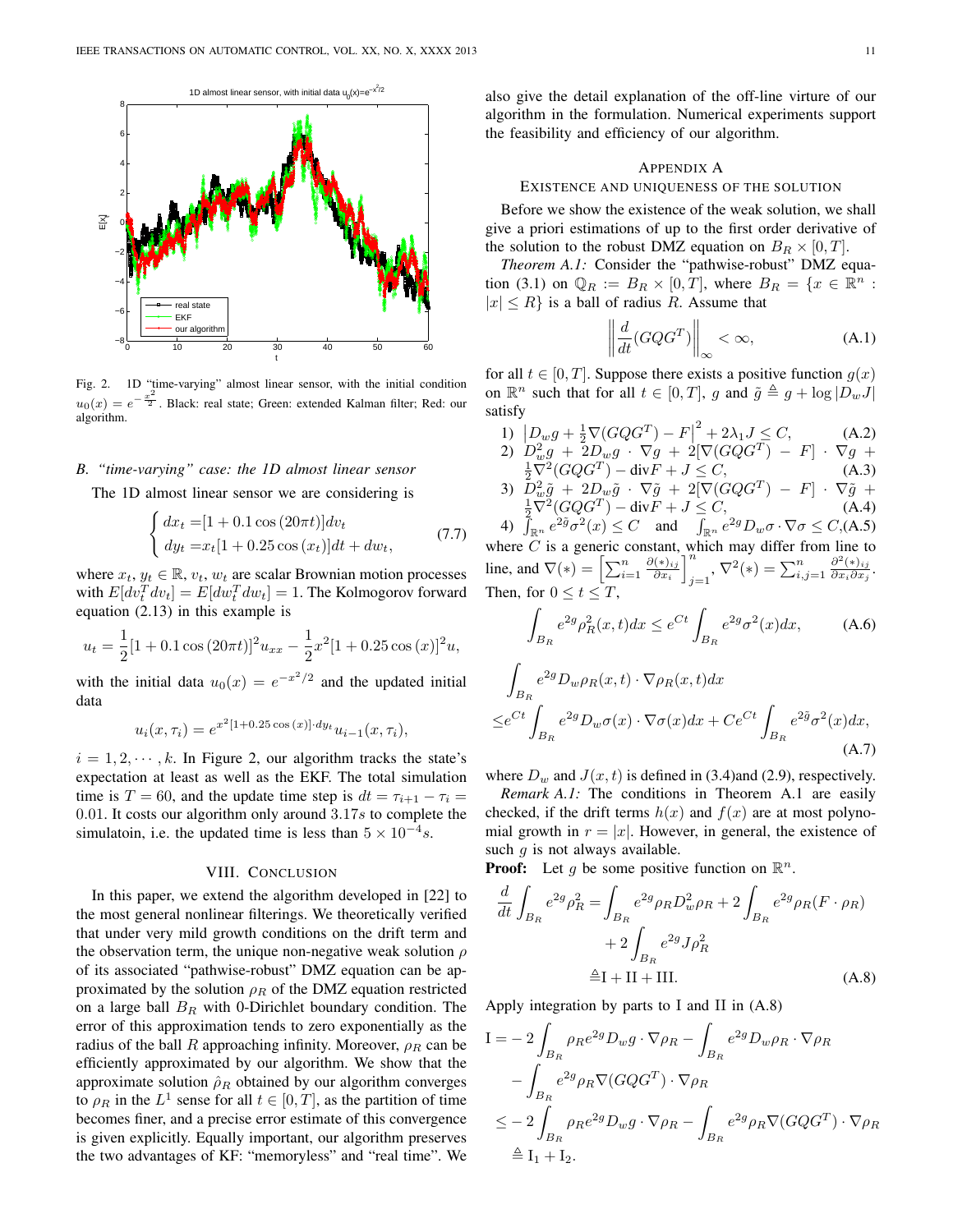Integration by parts further, we have

$$
I_{1} = 4 \int_{B_{R}} e^{2g} \rho_{R}^{2} D_{w} g \cdot \nabla g + 2 \int_{B_{R}} e^{2g} \rho_{R} D_{w} g \cdot \nabla \rho_{R} + 2 \int_{B_{R}} e^{2g} \rho_{R}^{2} \nabla (G Q G^{T}) \cdot \nabla g + 2 \int_{B_{R}} e^{2g} \rho_{R}^{2} D_{w}^{2} g.
$$
\n(A.9)

Notice that the second term of the right-hand side of (A.9) is  $-I_1$ , we have

$$
I_1 = 2 \int_{B_R} e^{2g} \rho_R^2 D_w g \cdot \nabla g
$$
  
+ 
$$
\int_{B_R} e^{2g} \rho_R^2 [\nabla (G Q G^T) \cdot \nabla g + D_w^2 g].
$$
 (A.10)

The similar argument applies to  $I_2$ :

$$
I_2 = \int_{B_R} e^{2g} \rho_R^2 \nabla (G Q G^T) \cdot \nabla g
$$
  
+ 
$$
\frac{1}{2} \int_{B_R} e^{2g} \rho_R^2 \nabla^2 (G Q G^T).
$$
 (A.11)

Thus,

$$
I \leq \int_{B_R} e^{2g} \rho_R^2 \left[ D_w^2 g + 2D_w g \cdot \nabla g \right. \tag{A.12}
$$

$$
+ 2\nabla (G Q G^T) \cdot \nabla g + \frac{1}{2} \nabla^2 (G Q G^T) \right]. \tag{A.13}
$$

The same trick of  $I_1$  applies to II in (A.8), we obtain

$$
II = -\int_{B_R} e^{2g} \rho_R^2 [2F \cdot \nabla g + \text{div} F]. \tag{A.14}
$$

Substitute  $(A.12)$  and  $(A.14)$  back to  $(A.8)$ , we obtain

$$
\frac{d}{dt} \int_{B_R} e^{2g} \rho_R^2
$$
\n
$$
\leq \int_{B_R} e^{2g} \rho_R^2 \left\{ D_w^2 g + 2D_w g \cdot \nabla g + 2[\nabla (GQG^T) - F] \cdot \nabla g + \frac{1}{2} \nabla^2 (GQG^T) - \text{div} F + J \right\}
$$
\n
$$
\leq C \int_{B_R} e^{2g} \rho_R^2,
$$

by condition (A.3). (A.6) follows directly from Gronwall's inequality. To show (A.7), we consider

$$
\frac{d}{dt} \int_{B_R} e^{2g} D_w \rho_R \cdot \nabla \rho_R
$$
\n
$$
= \int_{B_R} e^{2g} \sum_{i,j=1}^n \frac{d}{dt} (GQG^T)_{ij} \frac{\partial \rho_R}{\partial x_i} \frac{\partial \rho_R}{\partial x_j}
$$
\n
$$
+ 2 \int_{B_R} e^{2g} \sum_{i,j=1}^n (GQG^T)_{ij} \frac{\partial}{\partial x_i} \left(\frac{\partial \rho_R}{\partial t}\right) \frac{\partial \rho_R}{\partial x_j}
$$
\n
$$
\triangleq IV + V. \tag{A.15}
$$

Due to condition  $(A.1)$ , IV of  $(A.15)$  turns out to be

$$
IV \leq \frac{1}{2} \left\| \frac{d}{dt} (GQG^{T}) \right\|_{\infty} \int_{B_R} e^{2g} \sum_{i,j=1}^n \left[ \left( \frac{\partial \rho_R}{\partial x_i} \right)^2 + \left( \frac{\partial \rho_R}{\partial x_j} \right)^2 \right]
$$
  
\n
$$
= n \left\| \frac{d}{dt} (GQG^{T}) \right\|_{\infty} \int_{B_R} e^{2g} |\nabla \rho_R|^2
$$
  
\n
$$
\leq \frac{n}{\lambda_1} \left\| \frac{d}{dt} (GQG^{T}) \right\|_{\infty} \int_{B_R} e^{2g} D_w \rho_R \cdot \nabla \rho_R, \qquad (A.16)
$$
  
\nsince  $D_w \rho_R \cdot \nabla \rho_R \geq \lambda_1 |\nabla \rho_R|^2$ . Next, V in (A.15) is  
\n
$$
V = -2 \int_{B_R} e^{2g} [(2D_w g + \nabla (GQG^{T})) \cdot \nabla \rho_R + D_w^2 \rho_R]
$$
  
\n
$$
\cdot \left( \frac{1}{2} D_w^2 \rho_R + F \cdot \nabla \rho_R + J \rho_R \right)
$$
  
\n
$$
= - \int_{B_R} e^{2g} \left\{ D_w^2 \rho_R + \left[ D_w g + \frac{1}{2} \nabla (GQG^{T}) + F \right] \cdot \nabla \rho_R \right\}^2
$$
  
\n
$$
+ \int_{B_R} e^{2g} \left[ D_w g + \frac{1}{2} \nabla (GQG^{T}) - F \right]^2 |\nabla \rho_R|^2
$$
  
\n
$$
- 2 \int_{B_R} e^{2g} [D_w^2 \rho_R + (2D_w g + \nabla (GQG^{T})) \cdot \nabla \rho_R] J \rho_R
$$
  
\n
$$
\leq \int_{B_R} e^{2g} \left[ D_w g + \frac{1}{2} \nabla (GQG^{T}) - F \right]^2 |\nabla \rho_R|^2
$$
  
\n
$$
- 2 \int_{B_R} e^{2g} [D_w^2 \rho_R + (2D_w g + \nabla (GQG^{T})) \cdot \nabla \rho_R] J \rho_R
$$

Notice that

 $B_R$ 

$$
\int_{B_R} e^{2g} D_w^2 \rho_R J \rho_R
$$
\n
$$
= -\int_{B_R} e^{2g} \left[ 2(D_w g \cdot \nabla \rho_R) J \rho_R + JD_w \rho_R \cdot \nabla \rho_R \right. \left. + (D_w \rho_R \cdot \nabla J) \rho_R + \nabla (G Q G^T) \cdot \nabla \rho_R J \rho_R \right].
$$
\n(A.18)

Take (A.18) into account, V becomes

$$
V \leq \int_{B_R} e^{2g}
$$
  

$$
\left\{ \frac{1}{\lambda_1} \left\{ \left[ D_w g + \frac{1}{2} \nabla (G Q G^T) - F \right]^2 + 1 \right\} + 2J \right\}
$$
  

$$
\cdot D_w \rho_R \cdot \nabla \rho_R + \int_{B_R} e^{2g} |D_w J|^2 \rho_R^2.
$$
 (A.19)

Combine (A.16) and (A.19), we have

$$
\frac{d}{dt} \int_{B_R} e^{2g} D_w \rho_R \cdot \nabla \rho_R
$$
\n
$$
\leq \int_{B_R} e^{2g} \left\{ \frac{1}{\lambda_1} \left\{ n \left\| \frac{d}{dt} (G Q G^T) \right\|_{\infty} \right\} + \left[ D_w g + \frac{1}{2} \nabla (G Q G^T) - F \right]^2 + 1 \right\} + 2J \right\}
$$
\n
$$
\cdot D_w \rho_R \cdot \nabla \rho_R
$$
\n
$$
+ \int_{B_R} e^{2g} |D_w J|^2 \rho_R^2. \tag{A.20}
$$

(A.17)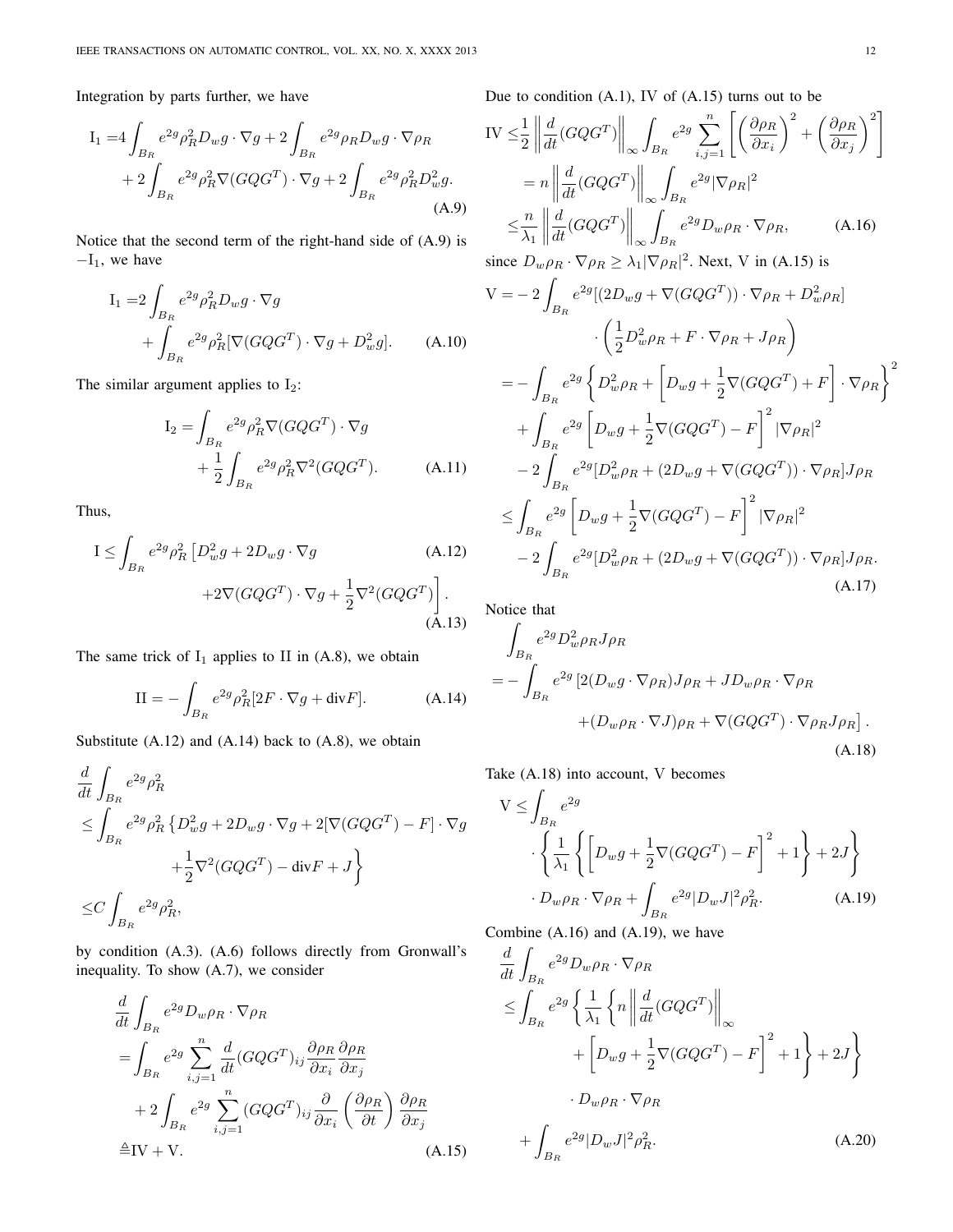By conditions  $(A.2)$ - $(A.5)$ , the estimate  $(A.7)$  follows immediately.

**Proof of existence in Theorem 4.3:** Let  $R_k$  be a sequence of positive number such that  $\lim_{k\to\infty} R_k = \infty$ . Let  $\rho_k(x,t)$ be the solution of the "pathwise-robust" DMZ equation (3.1) on  $B_{R_k} \times [0, T]$ , where  $B_{R_k} = \{x \in \mathbb{R}^n : |x| \le R_k\}$  is a ball of radius  $R_k$ . In view of Theorem A.1, the sequence  $\{\rho_k\}$  is a bounded set in  $H_0^{1,1}(\mathbb{Q}_{R_k})$ . Thus, there exists a subsequence bounded set in  $H_0$  ( $\mathcal{Q}_{R_k}$ ). Thus, there exists a subsequence  $\{\rho_{k'}\}$  which is weakly convergent to  $\rho$ . Moreover,  $\rho$  has the weak derivative  $\frac{\partial \rho}{\partial x_i} \in L^2(\mathbb{Q}_{R_k})$ , and  $\frac{\partial \rho_{k'}}{\partial x_i}$  weakly tends to it. Now we claim that the weak derivative  $\frac{\partial \rho}{\partial t}$  exists. To see this, let  $\Phi(x,t) \in H_0^{1,1}(\mathbb{Q}_{R_k})$ , then

$$
\iint_{\mathbb{Q}_{R_k}} \frac{1}{2} \sum_{i,j=1}^n (GQG^T)_{ij} \frac{\partial \Phi}{\partial x_j} \frac{\partial \rho}{\partial x_i} \n+ \left[ \sum_{i=1}^n \left( \sum_{j=1}^n \frac{\partial (GQG^T)_{ij}}{\partial x_j} - F_i \right) \frac{\partial \rho}{\partial x_i} - J\rho \right] \Phi \n= \lim_{k' \to \infty} \iint_{\mathbb{Q}_{R_k}} \frac{1}{2} \sum_{i,j=1}^n (GQG^T)_{ij} \frac{\partial \Phi}{\partial x_j} \frac{\partial \rho_{k'}}{\partial x_i} \n+ \left[ \sum_{i=1}^n \left( \sum_{j=1}^n \frac{\partial (GQG^T)_{ij}}{\partial x_j} - F_i \right) \frac{\partial \rho_{k'}}{\partial x_i} - J\rho_{k'} \right] \Phi \n= - \lim_{k' \to \infty} \iint_{\mathbb{Q}_{R_k}} \frac{\partial \rho_{k'}}{\partial t} \Phi = \lim_{k' \to \infty} \iint_{\mathbb{Q}_{R_k}} \rho_{k'} \frac{\partial \Phi}{\partial t} \n= \iint_{\mathbb{Q}_{R_k}} \rho \frac{\partial \Phi}{\partial t}.
$$

Clearly,  $\rho(x, 0) = \lim_{k' \to \infty} \rho_{k'}(x, 0) = \sigma_0(x)$ . *Theorem A.2:* Assume further that for some  $c > 0$ ,

$$
\sup_{0 \le t \le T} \int_{\mathbb{R}^n} e^{cr} \rho^2(x, t) dx < \infty,\tag{A.21}
$$

and

$$
\int_{\mathbb{Q}_T} |\nabla \rho(x, t)|^2 dx dt < \infty,
$$
\n(A.22)

where  $r = |x|$ . Suppose that there exists a finite number  $\alpha > 0$ such that

$$
2J(x,t) - \frac{1}{4\lambda_1} [cD_w r - (F(x,t) + \tilde{F}(x,t))]^2 \le \alpha, \quad \text{(A.23)}
$$

for all  $(x, t) \in \mathbb{Q}_T$ , where  $\lambda_1$  is the smallest eigenvalue of the matrix  $(GQG^T)$ ,

$$
\tilde{F}(x,t) = \left[\frac{1}{2}\sum_{j=1}^{n} (GQG^{T})_{ij} + \sum_{j=1}^{n} (GQG^{T})_{ij} \frac{\partial K}{\partial x_{j}} - f_{i}\right]_{i=1}^{n},
$$
\n(A.24)

and  $J(x, t)$  is defined as in (2.9). Then the non-negative weak solution  $\rho(x, t)$  of the "pathwise-robust" DMZ equation on  $\mathbb{Q}_T$  is unique.

Proof of uniqueness of Theorem 4.3 (Theorem A.2): To show the uniqueness of the solution, we only need to show that  $\rho(x, t) = 0$  on  $\mathbb{Q}_T$  if  $\rho(x, 0) = 0$ . Let  $\alpha T < 1$ . For any test function  $\psi(x,t) = e^{cr} \Phi(x,t)$ , where  $r = |x|$ , c is some constant and  $\Phi(x,t) \in H_0^{1,1}(\mathbb{Q}_T)$ , then  $\rho(x,t)$  satisfies

$$
\int_{\mathbb{R}^n} \rho(x,T) \Phi(x,T) e^{cr} dx - \int_0^T \int_{\mathbb{R}^n} \rho(x,t) \frac{\partial \Phi}{\partial t}(x,t) e^{cr} dx dt
$$
\n
$$
= \int_{\mathbb{Q}_T} -\frac{1}{2} e^{cr} \nabla \Phi(x,t) \cdot D_w \rho(x,t) - \frac{c}{2} e^{cr} \Phi(x,t) \nabla r \cdot D_w \rho(x,t)
$$
\n
$$
+ \tilde{F}(x,t) \cdot \nabla \rho(x,t) \Phi(x,t) e^{cr}
$$
\n
$$
+ J(x,t) \rho(x,t) \Phi(x,t) e^{cr} dx dt. \tag{A.25}
$$

where  $\tilde{F}$  is defined in (A.24). Approximate  $\rho(x, t)$  by  $\Phi(x, t)$ in the  $H^{1,1}(\mathbb{Q}_T)$ -norm, we get

$$
\int_{\mathbb{R}^n} \rho^2(x, T) e^{cr} dx
$$
\n
$$
= \int_{\mathbb{Q}_T} e^{cr} \left[ -D_w \rho(x, t) \cdot \nabla \rho(x, t) - c\rho(x, t) \nabla r \cdot D_w \rho(x, t) \right.
$$
\n
$$
+ (\tilde{F}(x, t) + F(x, t)) \cdot \nabla \rho(x, t) \rho(x, t)
$$
\n
$$
+ 2J(x, t) \rho^2(x, t) \right] dx dt.
$$
\n
$$
\leq \int_{\mathbb{Q}_T} e^{cr} \left[ -\lambda_1 |\nabla \rho(x, t)|^2 - c\rho(x, t) D_w r \cdot \nabla \rho(x, t) \right.
$$
\n
$$
+ (F(x, t) + \tilde{F}(x, t)) \cdot \nabla \rho(x, t) \rho(x, t)
$$
\n
$$
+ 2J(x, t) \rho^2(x, t) \right] dx dt.
$$
\n
$$
= -\lambda_1 \int_{\mathbb{Q}_T} e^{cr} \left\{ \frac{1}{2\lambda_1} [cD_w r - (F(x, t) + \tilde{F}(x, t))] \rho(x, t) \right.
$$
\n
$$
+ |\nabla \rho(x, t)| \right\}^2 dx dt
$$
\n
$$
+ \int_{\mathbb{Q}_T} e^{cr} \left\{ 2J(x, t) - \frac{1}{4\lambda_1} [cD_w r - (F(x, t) + \tilde{F}(x, t))]^2 \right\} \cdot \rho^2(x, t) dx dt
$$

$$
\leq \int_{\mathbb{Q}_T} e^{cr} \left\{ 2J(x,t) - \frac{1}{4\lambda_1} [cD_w r - (F(x,t) + \tilde{F}(x,t))]^2 \right\}
$$

$$
\cdot \rho^2(x,t) dx dt, \tag{A.26}
$$

due to the positive definite of  $(GQG^{T})$ . By condition (A.23), we have

$$
\int_{\mathbb{R}^n} e^{cr} \rho^2(x, T) dx \le \alpha \int_{\mathbb{Q}_T} e^{cr} \rho^2(x, t) dx dt. \tag{A.27}
$$

According to the mean value theorem, there exists  $T_1 \in (0, T)$ such that

$$
\int_{\mathbb{Q}_T} e^{cr} \rho^2(x, t) dx dt = \int_0^T \int_{\mathbb{R}^n} e^{cr} \rho^2(x, t) dx dt
$$

$$
= T \int_{\mathbb{R}^n} e^{cr} \rho^2(x, T_1) dx. \tag{A.28}
$$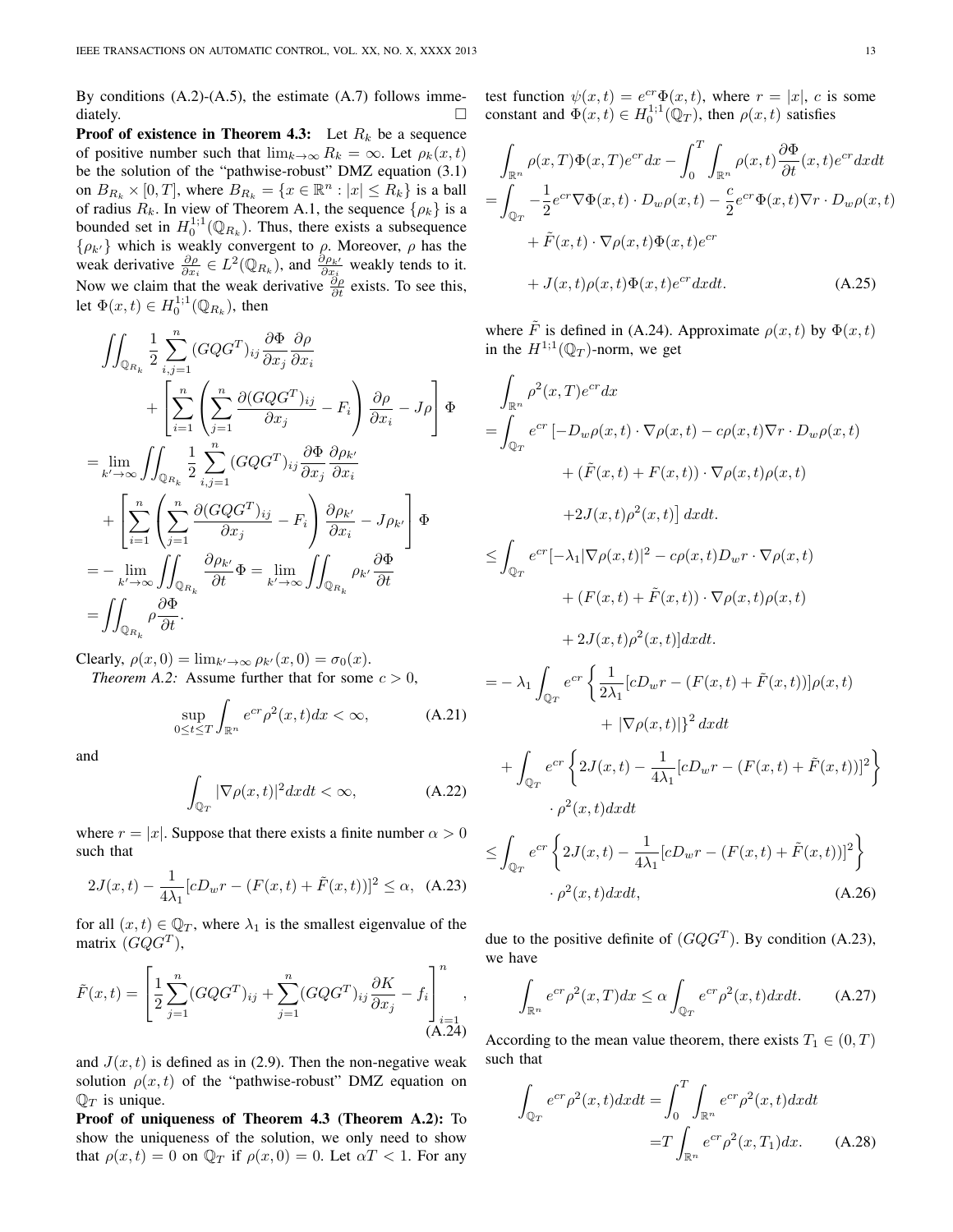Apply (A.27) and (A.28) recursively, there exists  $T_m \in (0,T)$   $e^{-\phi_2(x)} - e^{-R}$ . Direct computations yield that such that

$$
\int_{\mathbb{R}^n} e^{cr} \rho^2(x,T) dx \leq (\alpha T)^m \int_{\mathbb{R}^n} e^{cr} \rho^2(x,T_m) dx.
$$

Since  $\alpha T < 1$ , we conclude that  $\rho(x, t) \equiv 0$  for a.e  $(x, t) \in$  $\mathbb{Q}_T$ .

# APPENDIX B PROOF OF THEOREM 5.4

*Proof of Theorem 5.4:* Let  $v = \rho - \rho_R$  as in the proof of Theorem 3.1. By the maximum principle, we have that  $v \ge 0$ for all  $(x, t) \in B_R \times [0, T]$ . Choose the test function  $\psi$  in Lemma 4.1 as

$$
\Phi(x) = \gamma(x)\varrho(x),
$$

where  $\gamma(x) = e^{\frac{1}{2}\phi_1(x)}$  and  $\phi_1(x)$ ,  $\varrho(x)$  are defined in the proof of Proposition 5.2 and Theorem 3.1. It follows directly that  $\Phi|_{\partial B_R} = \nabla_x \Phi|_{\partial B_R} = 0$ , by the fact that  $\varrho|_{\partial B_R} = \nabla \varrho|_{\partial B_R} =$ 0. Apply Lemma 4.1 to v taking place of  $\rho_{\Omega}$  with the test function  $\Phi$ , we have

$$
\begin{split} &\frac{d}{dt}\int_{B_R}\Phi v\\ =&\frac{1}{2}\int_{B_R}D_w^2\Phi v+\int_{B_R}\left(f-D_wK\right)\cdot\Phi v+\int_{B_R}\Phi Nv\\ =&\frac{1}{2}\int_{B_R}(D_w^2\gamma\varrho+2D_w\gamma\cdot\nabla\varrho+\gamma D_w^2\varrho)v\\ &+\int_{B_R}(f-D_wK)\cdot(\nabla\gamma\varrho+\gamma\nabla\varrho)v+\int_{B_R}\gamma\varrho Nv. \end{split}
$$

All the boundary integrals vanish due to the similar arguments in Theorem 3.1. Recall that  $\gamma(x) = e^{\frac{1}{2}\phi_1(x)}$  and  $\rho(x) =$ 

$$
\frac{d}{dt} \int_{B_R} \Phi v
$$
\n
$$
= \frac{1}{2} \int_{B_R} \left[ \frac{1}{2} e^{\frac{1}{2}\phi_1} \left( D_w^2 \phi_1 + \frac{1}{2} D_w \phi_1 \cdot \nabla \phi_1 \right) \varrho \right. \\
\left. - e^{\frac{1}{2}\phi_1} D_w \phi_1 \cdot e^{-\phi_2} \nabla \phi_2
$$
\n
$$
+ \gamma e^{-\phi_2} \left( D_w \phi_2 \cdot \nabla \phi_2 - D_w^2 \phi_2 \right) \right] v
$$
\n
$$
+ \int_{B_R} (f - D_w K) \cdot \left( \frac{1}{2} e^{\frac{1}{2}\phi_1} \nabla \phi_1 \varrho - \gamma e^{-\phi_2} \nabla \phi_2 \right) v
$$
\n
$$
+ \int_{B_R} \gamma \varrho N v
$$
\n
$$
= \int_{B_R} \Phi v \left[ \frac{1}{4} \left( D_w^2 \phi_1 + \frac{1}{2} D_w \phi_1 \cdot \nabla \phi_1 \right) - \frac{1}{2} D_w \phi_1 \cdot \nabla \phi_2 \right. \\
\left. + \frac{1}{2} \left( D_w \phi_2 \cdot \nabla \phi_2 - D_w^2 \phi_2 \right) \right. \\
\left. + (f - D_w K) \cdot \left( \frac{1}{2} \nabla \phi_1 - \nabla \phi_2 \right) + N \right]
$$
\n
$$
+ e^{-R} \int_{B_R} \gamma v \left[ -\frac{1}{2} D_w \phi_1 \cdot \nabla \phi_2 \right. \\
\left. + \frac{1}{2} \left( D_w \phi_2 \cdot \nabla \phi_2 - D_w^2 \phi_2 \right) \right. \\
\left. - (f - D_w K) \cdot \nabla \phi_2 \right]
$$
\n
$$
\triangleq \int_{B_R} \Phi v[VI] + e^{-R} \int_{B_R} \gamma v[VII],
$$

By the similar estimates  $(5.4)$ - $(5.6)$ ,  $(5.7)$ - $(5.9)$ , we have

$$
\sup_{B_R} |\text{VI}| \le 17n ||GQG^T||_{\infty} + 5|f - D_wK| + N,
$$
  
\n
$$
\sup_{B_R} |\text{VII}| \le 16n ||GQG^T||_{\infty} + 4|f - D_wK|.
$$

Hence,

$$
\frac{d}{dt} \int_{B_R} \Phi v \leq C \int_{B_R} \Phi v + e^{-R} \tilde{C} \int_{B_R} e^{\phi_1} v
$$
\n
$$
\leq C \int_{B_R} \Phi v + e^{-R} \tilde{C} \int_{B_R} e^{\phi_1} \rho
$$
\n
$$
\leq C \int_{B_R} \Phi v + \tilde{C} e^{-R + Ct} \int_{B_R} e^{\phi_1} \sigma_0(x)
$$
\n
$$
\leq C \int_{B_R} \Phi v + \tilde{C} e^{-R + Ct} \int_{\mathbb{R}^n} e^{\phi_1} \sigma_0(x),
$$

by condition  $(3.5)$ ,  $(3.6)$  and  $(5.1)$ . By the similar argument in the proof of Theorem 3.1, where we get the estimate of  $\int_{B_R} \varrho v$ , we have

$$
\int_{B_R} \Phi v(x,T) \le Ce^{-R} \int_{\mathbb{R}^n} e^{\sqrt{1+|x|^2}} \sigma_0(x), \quad (B.1)
$$

where  $C$  is a generic constant, which depends on  $T$ . Recall that  $\rho(x) = e^{-R[-(|x|^2/R^2-1)^2+1]} - e^{-R}$ , it implies that

$$
\int_{B_R} \Phi v(x,T) \ge \frac{1}{2} e^{-\frac{7}{16}R} \int_{B_{\frac{R}{2}}} \gamma v(x,T). \tag{B.2}
$$